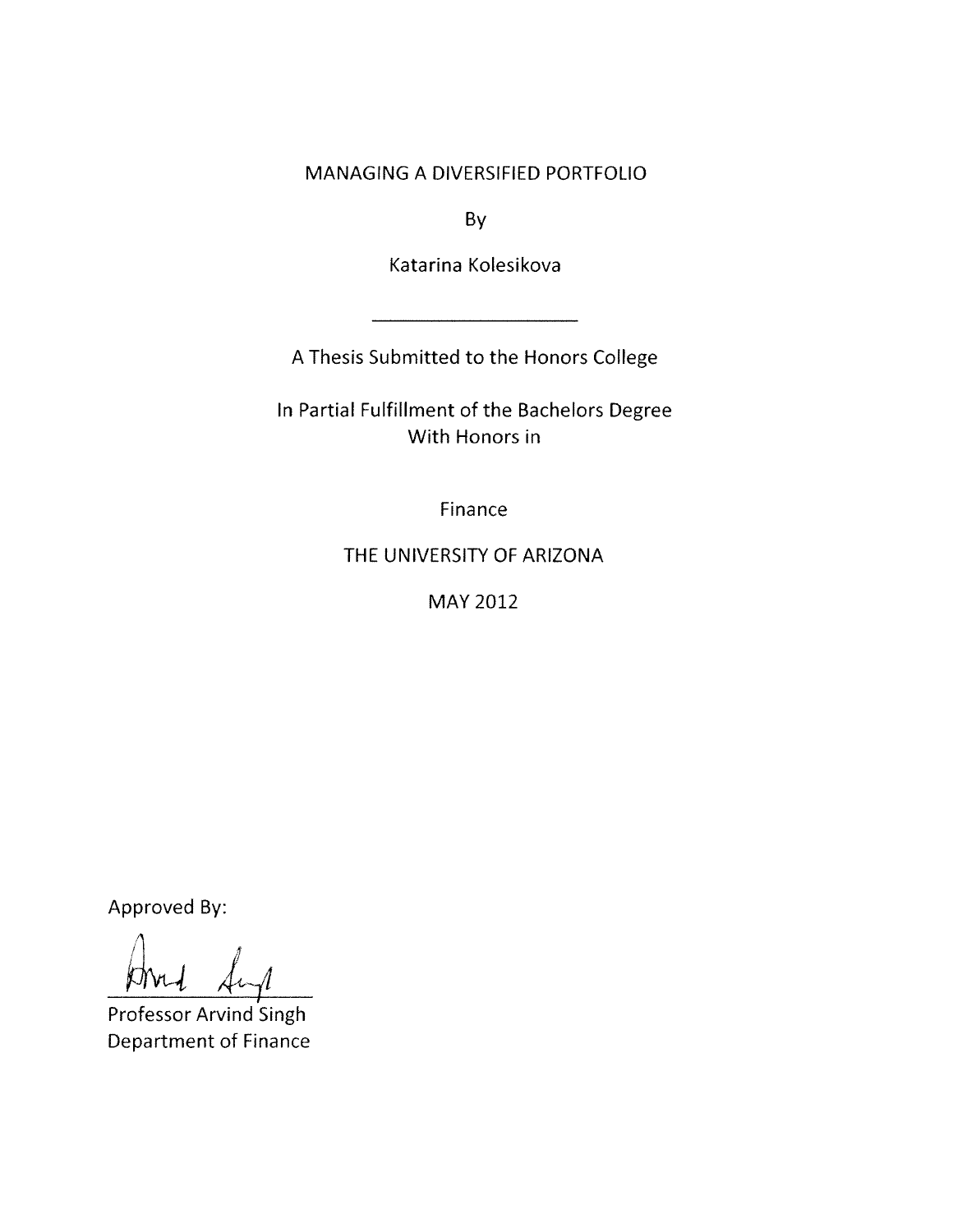## The University of Arizona Electronic Theses and Dissertations Reproduction and Distribution Rights Form

| Name (Last, First, Middle)                                                       |                                                                                                                                                                                                                                                                                                                                                                                                                                                                                                                                                                                                                                                                                                                                                                                                                                                                                                                                                                                                                                                                                                                                         |
|----------------------------------------------------------------------------------|-----------------------------------------------------------------------------------------------------------------------------------------------------------------------------------------------------------------------------------------------------------------------------------------------------------------------------------------------------------------------------------------------------------------------------------------------------------------------------------------------------------------------------------------------------------------------------------------------------------------------------------------------------------------------------------------------------------------------------------------------------------------------------------------------------------------------------------------------------------------------------------------------------------------------------------------------------------------------------------------------------------------------------------------------------------------------------------------------------------------------------------------|
|                                                                                  | Kolesikova Kataring                                                                                                                                                                                                                                                                                                                                                                                                                                                                                                                                                                                                                                                                                                                                                                                                                                                                                                                                                                                                                                                                                                                     |
| Degree title (eg BA, BS, BSE, BSB, BFA):                                         |                                                                                                                                                                                                                                                                                                                                                                                                                                                                                                                                                                                                                                                                                                                                                                                                                                                                                                                                                                                                                                                                                                                                         |
| Honors area (eg Molecular and Cellular Biology, English, Studio Art):<br>Finance |                                                                                                                                                                                                                                                                                                                                                                                                                                                                                                                                                                                                                                                                                                                                                                                                                                                                                                                                                                                                                                                                                                                                         |
| Date thesis submitted to Honors College:<br>2012<br>$M$ ay                       |                                                                                                                                                                                                                                                                                                                                                                                                                                                                                                                                                                                                                                                                                                                                                                                                                                                                                                                                                                                                                                                                                                                                         |
| Title of Honors thesis:                                                          |                                                                                                                                                                                                                                                                                                                                                                                                                                                                                                                                                                                                                                                                                                                                                                                                                                                                                                                                                                                                                                                                                                                                         |
| Managing a Diversified Portfolio                                                 |                                                                                                                                                                                                                                                                                                                                                                                                                                                                                                                                                                                                                                                                                                                                                                                                                                                                                                                                                                                                                                                                                                                                         |
| :The University of<br>Arizona Library Release                                    | I hereby grant to the University of Arizona Library the nonexclusive<br>worldwide right to reproduce and distribute my dissertation or thesis<br>and abstract (herein, the "licensed materials"), in whole or in part, in<br>any and all media of distribution and in any format in existence now<br>or developed in the future. I represent and warrant to the University of<br>Arizona that the licensed materials are my original work, that I am the<br>sole owner of all rights in and to the licensed materials, and that none<br>of the licensed materials infringe or violate the rights of others. I<br>further represent that I have obtained all necessary rights to permit the<br>University of Arizona Library to reproduce and distribute any<br>nonpublic third party software necessary to access, display, run or<br>print my dissertation or thesis. I acknowledge that University of<br>Arizona Library may elect not to distribute my dissertation or thesis in<br>digital format if, in its reasonable judgment, it believes all such rights<br>have not been secured. $\angle$<br>Signed:<br>Date:<br>201.<br>Мац |

Last updated: Nov 15, 2009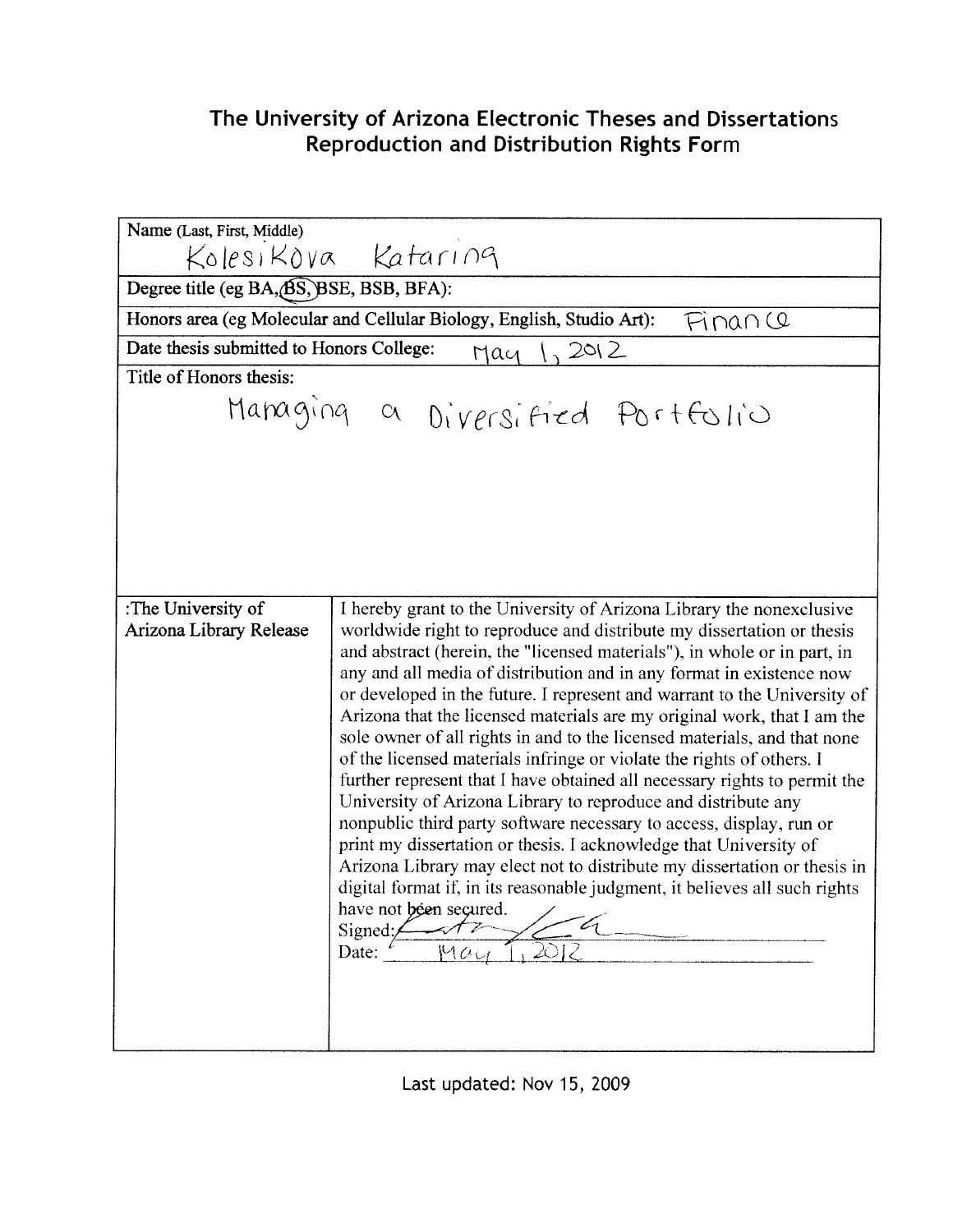## **Abstract**

Stock picking rests on distinguishing the undervalued "good deals" in the market from the overvalued securities. This can be challenging because when you come up with a valuation that is significantly different from the current market rate, you are making the assumption that thousands of investors, most with more experience and resources that you, are wrong and that you found something fundamental about the company that they missed. Every investor has his or her own system for picking stocks. In my opinion, the most effective one is to focus on in depth research of the company, because this allows you to come create an accurate discounted cash flow valuation model. The paper talks about this investment process in detail. It is a series of short papers about a variety of investment topic, ranging from a discussion of the merits of active vs. passive management, asset allocation, and behavioral finance, all the way to accounting issues that investors should be aware of.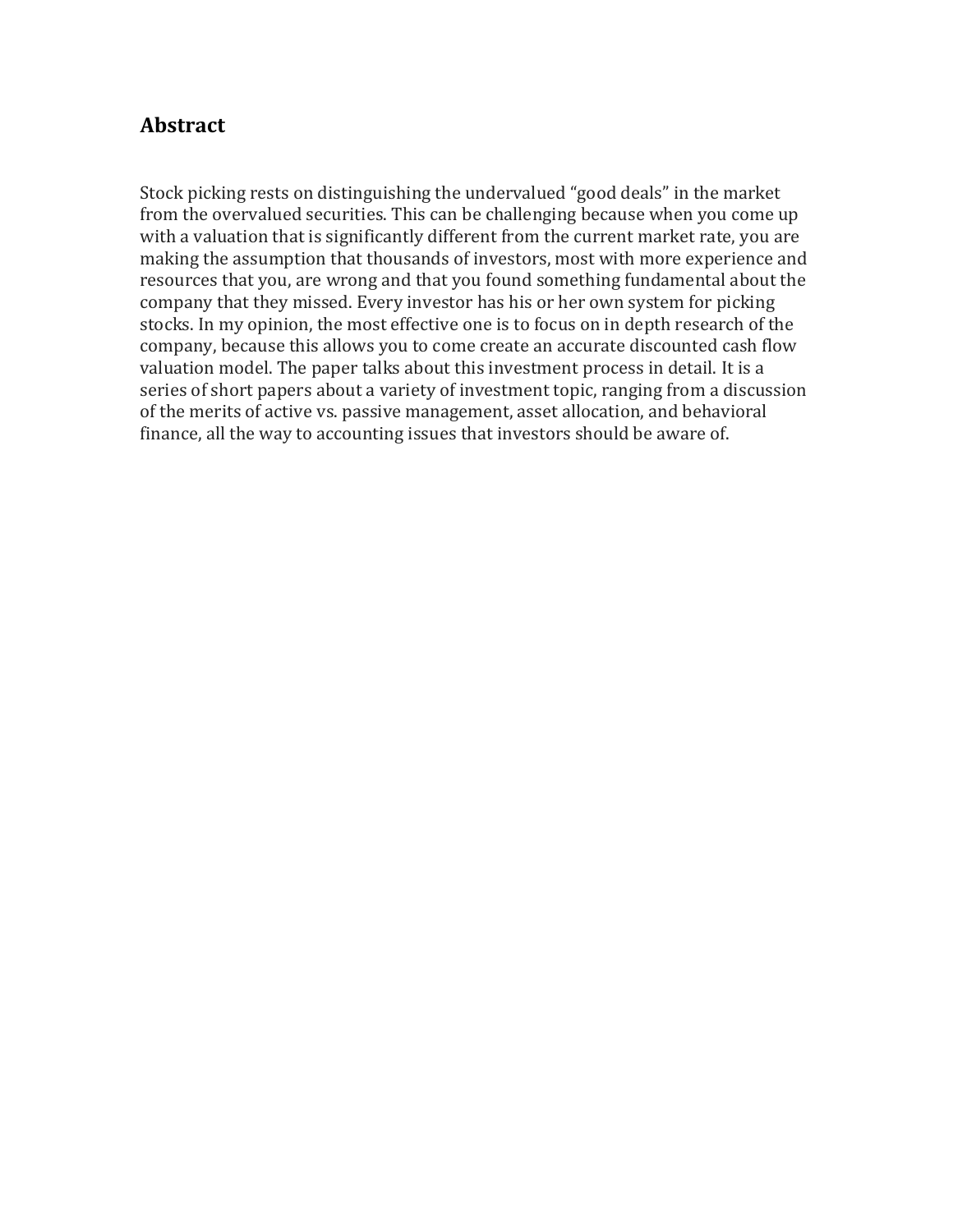# **The Investment Process According to Peter Brimm**

The investment process is a complicated one; every investor believes that they have the "special secret" or gift that enables them to continuously create abnormal returns for their investors. Most of the time this is not true. However, some investment managers have been extremely successful. Peter Brimm is one such investor. His personal approach is very research focused. He prefers to invest for longer time horizons and to only have about 13 stocks in his portfolio at once. This limits diversification, which could lead to excessive volatility and risk; therefore it is extremely important that the research that he does is through and valid.

Stock picking rests on distinguishing the undervalued "good deals" in the market from the overvalued securities. This can be challenging because when you come up with a valuation that is significantly different from the current market rate, you are making the assumption that thousands of investors, most with more experience and resources that you, are wrong and that you found something fundamental about the company that they missed. Therefore, the most important question to ask in your research is "why".

It is impossible to do quality research on all (or even on a small fraction) of the stocks that are currently trading in the marketplace. This is why it is important to have a strategy to distinguish the undervalued securities from the overvalued ones. Quantitative screens on financial rations and price movements can be invaluable tools. Investors can narrow their search by looking at growth, value, momentum, and a number of other factors. It is easier for the analyst if the search criteria are very specific and narrow; however, it is more difficult to find investors for a hedge fund or investment firm with this strategy because there is more risk with a concentrated strategy. Another useful tool to narrow down potential stocks to do further research on is to look at the 13-F fillings to see what influential investors such as Warren Buffet are currently investing in. One must be careful because these fillings only contain the investors' positions in the stocks and not any options or derivative instruments that they have on the stock. This could be misleading because it looks like the investor is betting on a stock price increase, while if they own a large position in puts, in reality they are actually betting on a stock price decline.

Once the analyst has narrowed down a list of stock, he or she must learn everything that they can about the industry.

This will give the analyst a frame of reference that will deepen the analyst's understanding about the competitive position of the company that he is interested in. The analyst must have a clear understanding of the macro economic factors that affect the value chain in the industry. This entails knowing which part of the chain has the highest margins and profits as well as knowing hoe goods flow from the beginning of the process up until the finished product. In his presentation, Peter Brimm mentioned that he finds it helpful to draw a diagram of every player in the industry. Along with the quantitative analysis of margins, sale growth, and ROIC,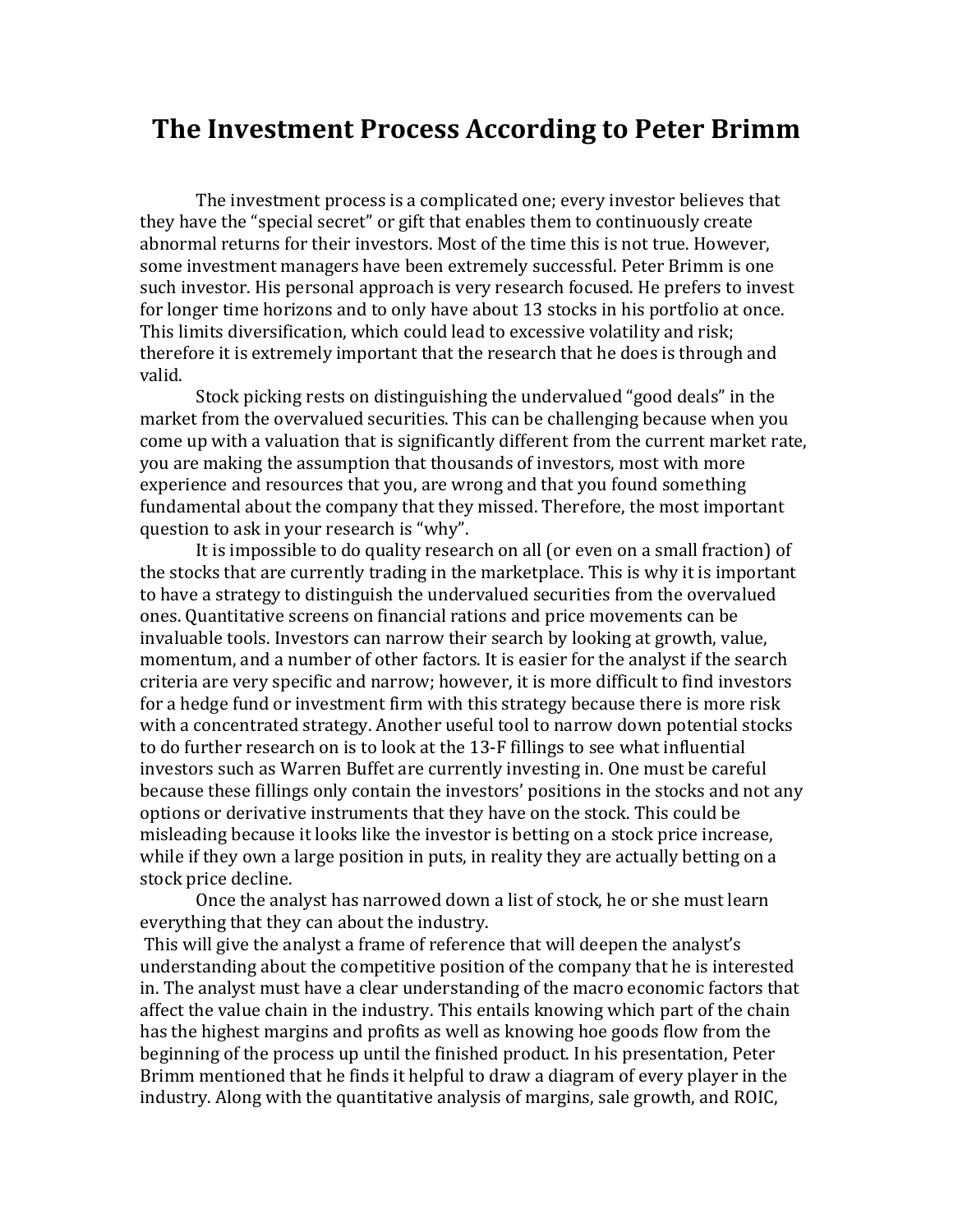and EBTDA, the analyst should conduct a Porters five forces analysis. Porter's analysis is a framework for industry analysis and business strategy development. It is a way to establish whether the industry that the firm is in is an "attractive" one.

The next step of the stock-picking process is researching the company itself. This means reading the 10Ks and 10Q filling going back at least a yea and a half. The analyst should pay special attention to the proxy or the DEF 14 filling because that outlines how top management gets paid because if they make money based on revenue growth, they will act differently than if they are paid based on increasing their margins. According to Peter Brimm, a sock picker should make an effort tog et his hands on and read every single piece of information that was published about the company in the last three years. This included transcripts from earnings calls, earnings releases, news articles, and press releases because this enable you to get a feel for how effective management is and how they react in certain situations.

In order to beat the market, a stock picker has to find a mispricing. This means that he finds something that analysts with bigger resources missed. This is why the company research part of the stock picking equation is so important. It is what gives the investor a competitive advantage.

According to Peter brim, in order to value a company accurately a investor has to project the full financial statement of the company for the nest 2-3 years by building a discounted cash flow model. It is not wise to project more than 3 years because these models inherently have a lot of assumptions. Cash flows that are further in the future are much more uncertain because a lot can happen both in the company and the economy during that time. There should be a reason behind every assumption that is used in the discounted cash flow valuation because small changes in something such as a growth rate can have a significant impact on the price of the security.

At this point in the research process the analyst or investor SHOULD have a very long list of questions about the company that cannot be answered by reading earnings call transcripts or SEC fillings. As Peter Brimm said, if the stock picker has not complied a long list of questions, he is not doing his job. To get answers, to these questions, an analyst should turn to sell side analysts who follow that specific firm. Peter Brimm shared that the best way to approach this is to rank the analysts that follow the stock from best to worst and contact the least informed ones first. This way, you can get the "easier" questions out of the way and so that you are more and more informed as you move up the list. One question that should be asked of all of the analysts if, " What are other people calling you to ask about this particular stock." Although these conversations with sell side analysts often do not lead to a lot of new information if you have done your research correctly and thoroughly, they are important in the sense that they provide the analyst with a "feel" for how the market for the stock behaves. In addition this analysis will provide a tightened up financial valuation of the company as well as a list of potential catalysts that might move market sentiment on the stock.

Major suppliers and customers can also be a resource. Again, this will most likely not provide any new information because there are laws such as Regulation FD that address the selective disclosure of market information to people that can potentially trade on that information. When an issuer discloses such information,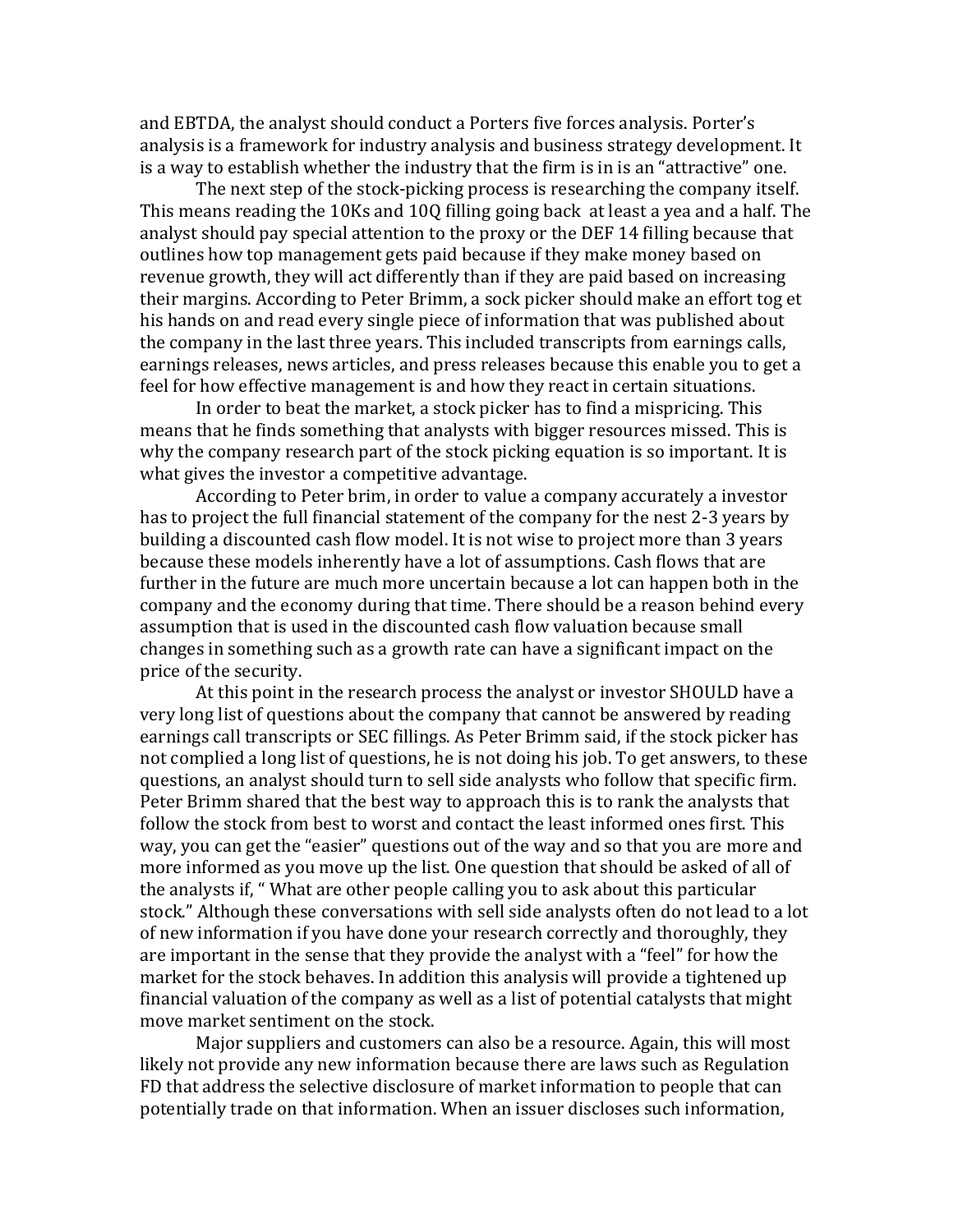even accidentally, they must make sure to issue a press release as soon as possible so that the same information is available to all market participants. However, these conversations are a way to fact-check the information that the company claims on its 10K fillings and during its conference calls. In addition, you can get more information about the industry as a whole and how the company and its competitors are perceived in the marketplace.

Finally, an analyst should talk to the management of the firm. It is difficult to gain access to top-level management unless you are an investor with a significant amount of money to invest. Therefore, former management might be the best resource because they have more freedom to be forthright. This is the last step of the research process.

Stock picking can be a complicated procedure. You have to do enough research so that you can confidently claim that you know something about the company that the market has missed. This takes either a huge ego or diligent research. It is so important to read everything that you can about the company going back at least a few years. Many people view this process as extremely time consuming. And it is. This is why every investor has a different stock picking process; if you have a very diversified portfolio, doing such in depth research might not be the best way to approach stock picking. Peter Brimms method works best when you have a smaller portfolio and a longer-term time horizon. Of course, that means that you are making a bet that you know the companies well enough and they are undervalued enough that you will not be hurt by your lack of diversification. This method has more risk; however the potential payoff is also significant.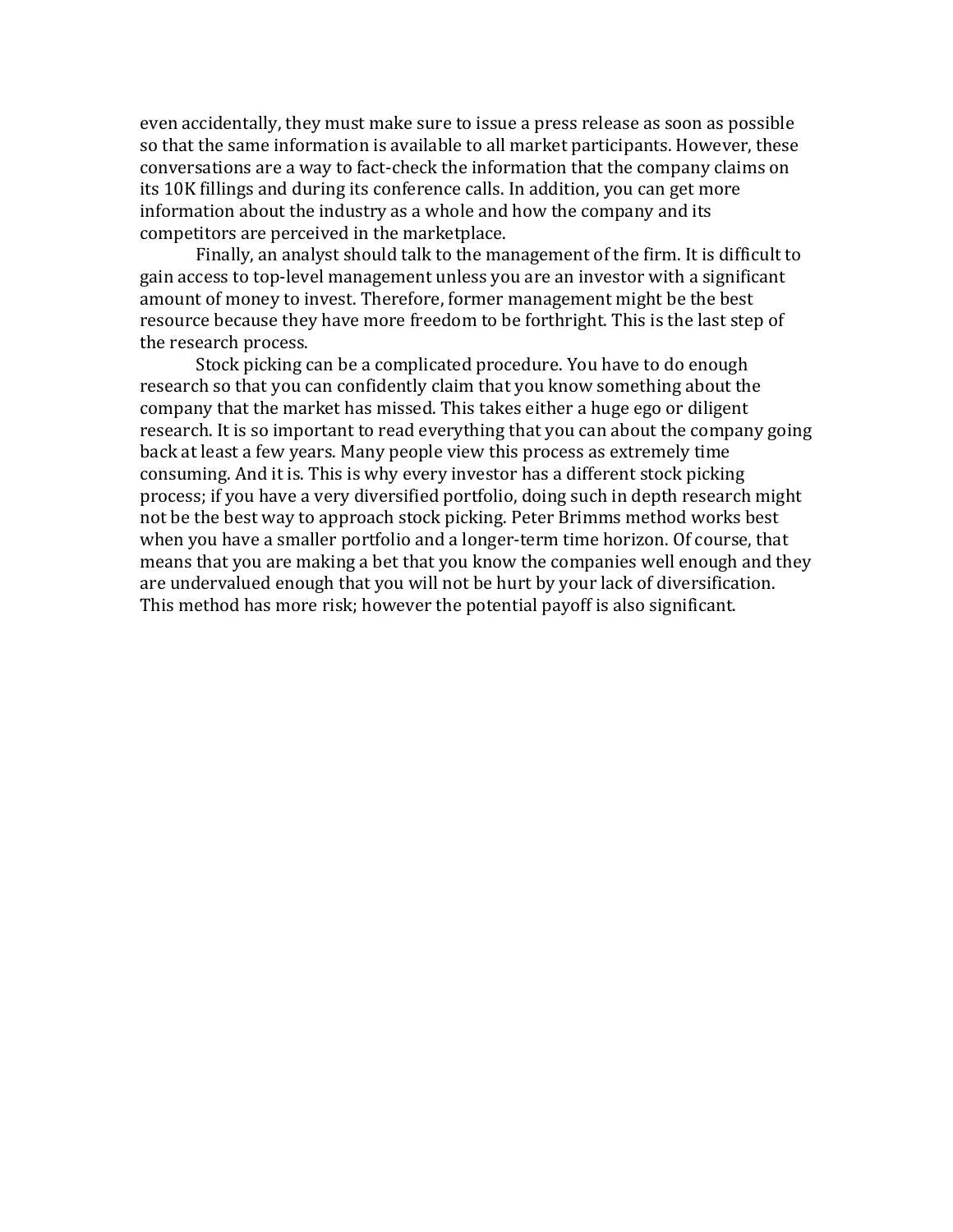## **The Active v. Passive Management Debate**

The desire to beat and to outperform the markets stems from peoples' innate desire to win. We admire people who exhibit superior or special skills; we revere pro athletes and respect financial managers such as Warren Buffet who have become legends because of their market timing skill. But there cannot be winners without there being just as many, if not more, losers. So the question remains: which investment strategy is the best: passive or active? The Genspring speakers, Will Froelich, Evan Judge & Damon Miller, come down clearly on the passive side of the debate, while our class leans toward the active side. I believe that there are both pros and cons to both investment styles; the debate essentially boils down to an investors' belief about market conditions and overall market efficiency.

Active management can be defined as an attempt to find "good deals" and mispricing in financial markets. They try to pick undervalued stocks, bonds, and mutual funds by analyzing both individual companies and markets as a whole. In essence active managers are seeking to maximize the value of alpha in the capital asset pricing model equation.

An important argument that people have against active management is that the transaction fees are much higher than with passive management, which makes it harder to achieve the returns that clients expect. Passive management is an opposing financial strategy where the manager invests in a portfolio with previously determine asset weights. A main reason for this is to avoid the investment fees that active managers must deal with. Active managers tend to incur more expenses (high-priced analysts, trading costs, marketing budgets, etc.) than their passive counterparts, which means that the post-expense return on a actively managed dollar is often lower than the return on a passively managed dollar. Of course, there are managers who regularly outperform the market, but it is unlikely that they will consistently do so for an extended period of time.

Research has shown that the highest performing mutual fund often have returns in the lowest third the following year. According to our speakers, investors get attracted to the next "hot" investment, which drives up demand and in turn prices, which eventually makes the stock overvalued. Proponents of passive financial management theories often point to the fact that researchers have not been able to show a clear link between past and future performance as a clear sign that active investing is not worth it. On the other hand, I read an article that argued that there are mangers who do regularly outperform in subsets of their portfolio. The problem is that oftentimes, the firm has restrictions on portfolio weights that prevent the portfolio from being concentrated in these "best ideas", so the performance of the portfolio overall does not reflect the performance of these subsets. Also, it is easy to say that you outperform if you look at only specific stocks/parts of the portfolio, because then it could give you more leeway to look only at positive returns which would distort the real performance of the investment.

Passive managers have no opinion about the relative attractiveness of one specific security within an asset class as compared to another. Always being fully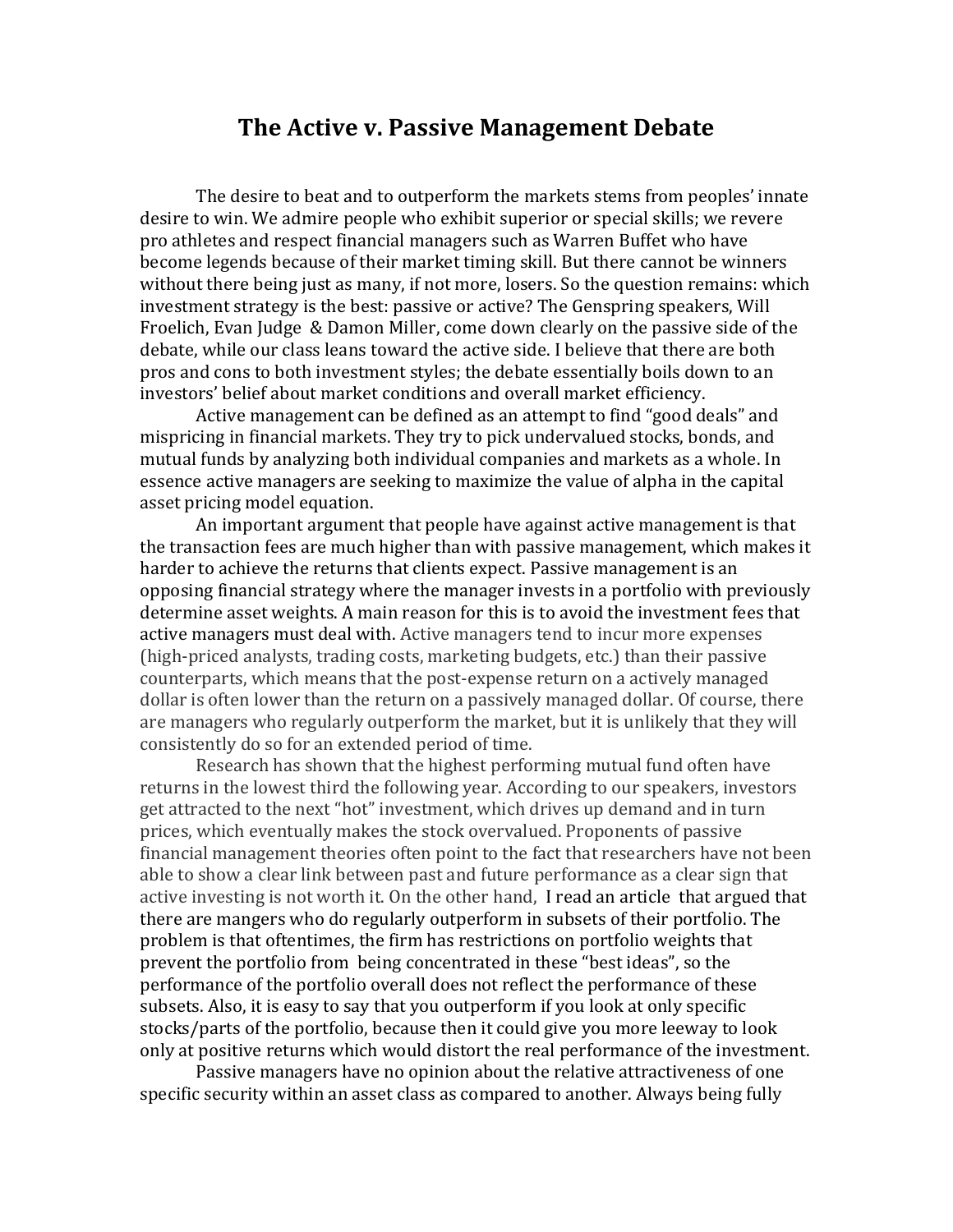invested, they just make choices about asset allocation weights. They invest in broad asset classes. One poplar way to achieve this is to mirror the performance of an stock index or fund. Therefore, their returns are driven primarily by the market. There are a few obvious advantages to this approach. First, it is cheaper than active investing because there are fewer transaction costs. There is no risk of missallocation and it is also more tax efficient.

The negatives to passive investing, as mentioned by Will Froelich, Evan Judge & Damon Miller, is that you're returns are destined to be average. By giving up the benefit of over-performing, the financial manager also gives up the risk of underperforming. One of the things that draw people to investing is that by taking large risks, they have the potential to receive large rewards. But passive investors try to avoid this type of mindset because they believe that being invested in the market as a whole will bring about the most profitable returns.

One of the biggest challenges that Genspring faces, is rationalizing their passive investment strategy to their clients. People do not want to pay a manager to invest their money and to let it sit there. Many people do not see any value in that. In essence, they have to rationalize and explain the basic ideology or the reason behind their company to each client. Therefore, Genspring has to create added value for their clients. In order to do this, they also provide financial planning and tax services. They also deal with trusts and estates, and look for structural inefficiencies. Although this could be potentially cheaper as an unbundled product, they provide the added convenience and ease that all of their clients' financial needs can be taken care of in the same place, by an advisor that they trust and have a relationship with.

Another valuable value added service is that they serve as emotional advisers to their clients. Because their core strategy is to buy and hold, they have to convince their clients not to go along with the majority and to sell when the market is down and to buy when it is up. This could be one of the hardest and most difficult parts of the job, in my opinion. It is very difficult to explain to someone without any financial know-how that even though they are bleeding money and everyone is panicking and leaving the market, that they, in fact, should invest some more. The Genspring financial advisors have to overcome their client's (and people's in genral) tendency to be emotional investors.

The active versus passive financial management debate is basically a result of an individuals belief about how efficient markets are. If an investor believes that all available information is already incorporated into the current stock price then he or he is more likely to have a passive investment strategy. But if an investor thinks that markets are not completely efficient, then an active strategy would allow him or her to find these mispricing and to capitalize on these returns. If you believe that the market is informationally efficient, then there is really no way to outperform the market unless you have a magical crystal ball that sees into the future.

Although the "popular opinion" these days seems to be that active investing wins out over passive management every time, I believe that there are strategies that one can use that make active investing a profitable strategy. One way an active financial manager can be successful is if he or she consciously avoids emotional investing and attempts to invest in a contrarian way. A contrarian investor is of the opinion that following what the crowd, or the majority of people, are doing is the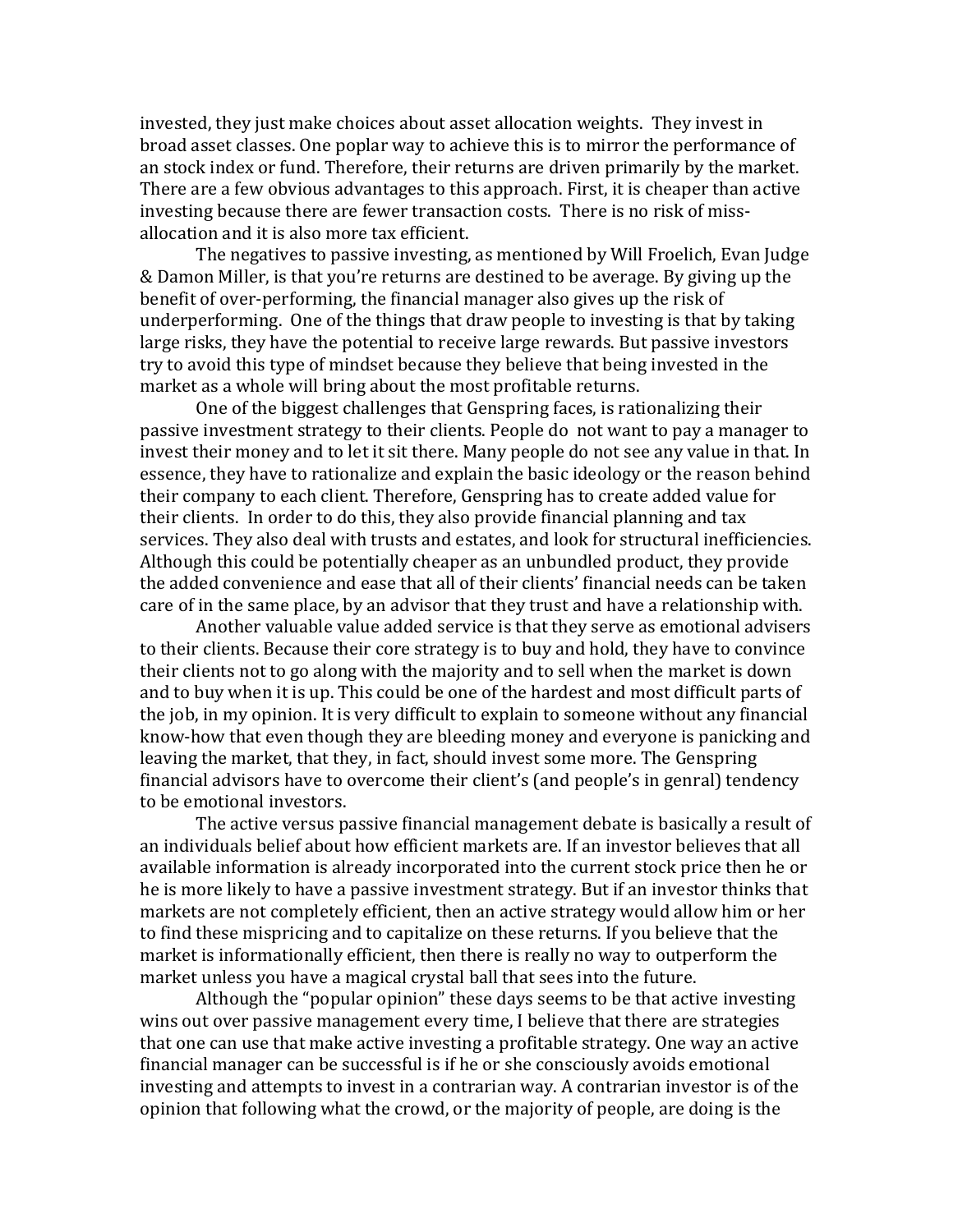wrong way to go. If there is some "hot" stock that everyone is currently buying, it is usually too late. A contrarian investor buys low and sells high, relying on the belief that the market will always turn around. Will Froelich, Evan Judge, & Damon Miller, agreed with this statements. They mentioned that during the 2008 crisis, they tried to encourage their clients to not only keep their money in the market when everyone was trying to get out, but to actually invest more. It is human nature to react emotionally; the problem is that this causes us to overweight recent, both positive and negative trends, when there really is no empirical evidence that they will continue. People are naturally "bad" investors because they we are driven by our emotions. I believe that just by being aware of this and trying to minimize this will make one a better investor.

The structure of our class is in direct contradiction to the investment strategy that the mangers at Genspring have. This is due, in part, to the fact that the class is designed to actually teach us something and to allow us to get real hands on financial experience. If at the beginning of the semester we bought a few stock and held them till May, there really would be no point to having an applied portfolio class. Interestingly our class has performed quite well since the founding of the portfolio. This just goes to say that it is not impossible to beat the market-50% of people do it each year.

In conclusion, there is no end in sight to the passive versus active financial management debate. There are pros/cons to both approach and people who believe strongly in each. People will continue to invest and to come up with brand new strategies that will make them rich because we are all looking to be that special someone who beats the market and always makes above average returns.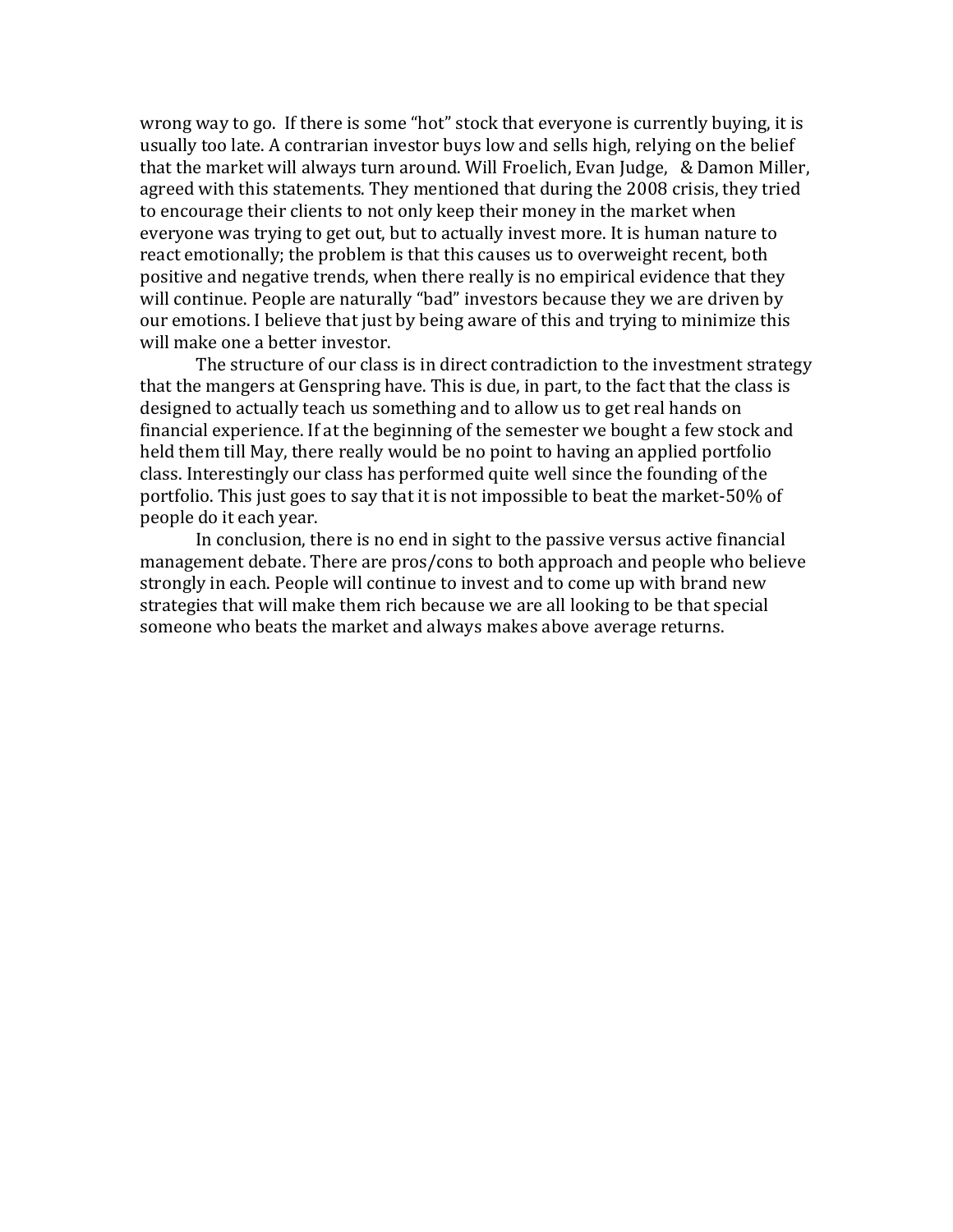# **Diary of Class Sessions**

#### **Investment Process**

The guest speaker was very interesting because it was nice to see how all of the theories that we learn in finance classes are applied in the "real world". The part of his talk that I found most fascinating was the part about managing relationships with clients and making sure that their expectations are reasonable. Every client, especially individuals with little experience in finance, would love to see double digit return on their portfolio with little to no risk. The investment manager must be able to evaluate their risk tolerance, investment horizon, liquidity needs, and their spending policy to create a portfolio that fits all of these needs. At the same time, he or she has to justify all of these decisions to the client in a way that will keep the client happy. Therefore, client reporting and communication is an extremely important part of the investment manager's job. I think that assessing the client's risk tolerance can often be underestimated during the investment process because it is kind on an unclear and subjective process. The investment manager has to be adept at both finance (obviously) and also at reading human behavior. Age and gender obviously play a role in an investor's attitude toward risk: older people are more risk averse and males have been shown to have a more positive attitude toward risk. Personal questionnaires, as the guest speaker pointed out, and forming a personal relationship with the client are crucial because one has to look beyond such general characteristics such as classifying people be age or gender. The problem is that many investors do not know their true appetite for risk. They can say one thing but it is completely different when they see the value of their portfolio drastically decline because they took a risk that did not pay off. One of the reason why being a investment manger is an interesting career option to me is because I have always been interested in psychology. When managing people's money the manager has to take all of these behavioral finance factors into mind along with their opinions/judgments about where the market will go.

## **Foundation Guest Speaker**

The goal of the UofA Endowment is to manage the fund in such a way that the return exceeds the 5.25% hurdle rate so that the principle can continue to grow and increase so that it can continue to pay out scholarships. The asset allocation ranges are set so that they express the classes' belief about overall economic conditions but also so that they can withstand an entire bull and bear market cycle. This has obviously been an effective strategy because the fund has consistently been in the top quartile of performers.

## **Sector Selection**

We continued our sector overviews in class today. One of the sectors that my group is in charge of this semester is telecom. I find this sector interesting because I did an internship at a telecom company in Europe this past summer. I worked for Slovak Telekom, which is the largest telecommunications company in Slovakia and owns T-Mobile Slovakia. Deutsche Telekom is the majority shareholder of Slovak Telekom.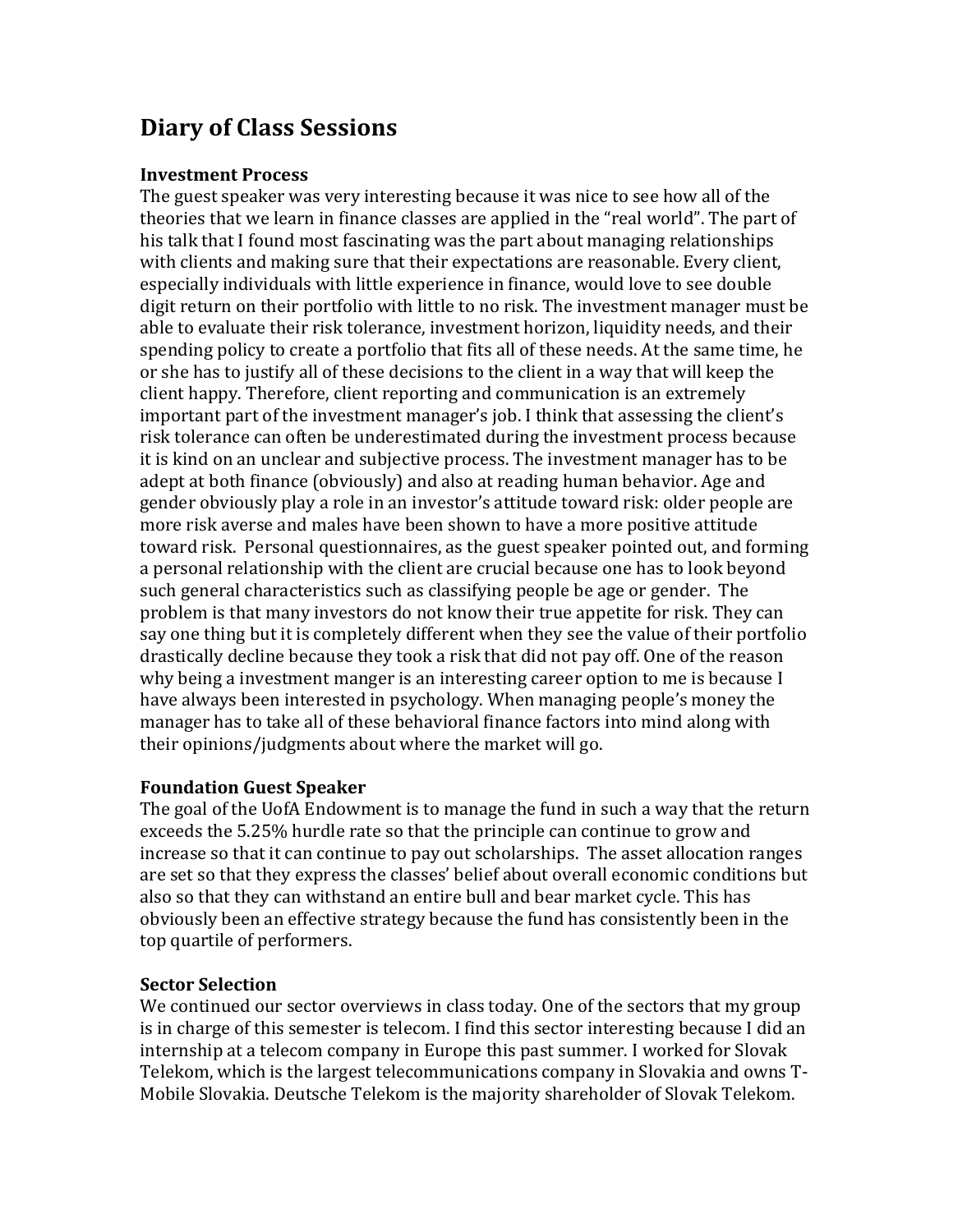The telecom sector is a interesting one that is difficult to succeed in. The market is very saturated and highly competitive. The fixed line business has decreased drastically over the past few years as people have switched over to mostly mobile communication. The companies generate most of their revenues from mobile internet which is the product line that currently has the highest growth. It is also a sector that is very highly regulated which can have a significant effect on the firm's bottom line. Potential investors have to keep this in mind. For example, over the summer an important regulatory issue that Slovak Telecom had to consider was that the European Union decided that for every rateplan with a 2-year contract, the company will have to offer a similar plan with the same pricing that only forces the client to sign up for a year. This would have a huge effect for the company because it would essentially eliminate 2-year contracts because clients would have no incentive to purchase them since there would be no discount associated with it. The business model of many telecom firms is based on the fact that they focus on getting people to commit to contracts so that they stabilize and even out their revenue streams. It is important to look at each sector in great detail because this can help make sector allocation decision. One also has to be able to make assumptions about the future growth of each sector.

#### **Asset Allocation**

Asset Allocation is an investment strategy that attempts to balance risk and reward by changing the percentage of your portfolio invested in each type of asset (Eg. Stocks v. Bonds). The question of asset allocation is one of the most important questions when considering an investment because it takes into account your most general feelings about the state of the market and your expectations of where the market will go. If your analysis shows that the market is under-valued, then you should overweight stocks and if you believe that it is over-valued, you should underweight stocks. When making an asset allocation decision, the investor has to balance the amount of risk that they are willing to take on with the return that they would like to see.

I agree with the asset allocation decision that the Portfolio made, especially after they were able to clear things up a little bit with the addendum presentation.

#### **Genspring**

One of the big debates in finance is one whether it is better to invest actively or to invest passively. It has been going on for quite some time and is not likely to end anytime soon. Passive mangers have no opinion about the attractiveness of one security within an asset class as compared to another. They have a long-term asset allocation strategy that they stick to. They are able to avoid the risk of missallocating their assets, but at the same time, they also give up the reward of over performing. One advantage of passive investing is that it is tax efficient; a disadvantage is that the investor is doomed to be average.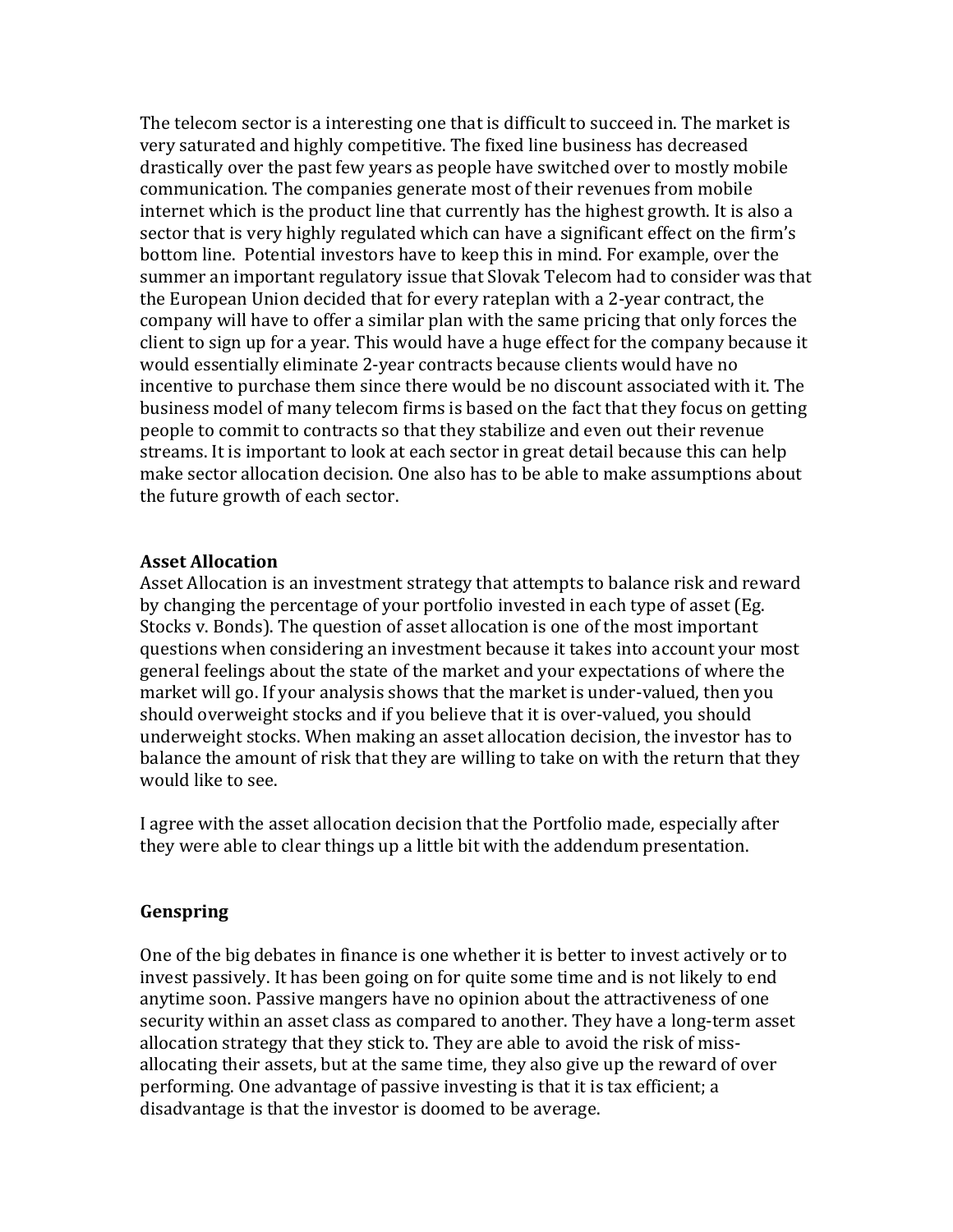The speakers from Genspring have a passive investment strategy. As they said, they try very hard to be unemotional and to avoid the behavioral gap. They have a long term asset allocation strategy/goal that they try to stick to. In order to add value to clients, they also do financial planning, taxes, and estates. Another large role that they play, which all investment managers must do, is to be emotional advisers for their clients. I remember hearing a quote (I am not sure by who) who said that people are naturally bad investors because we have emotions. People naturally want to buy when the market is high and sell when it is low. This herd mentality can be very dangerous to their bank account. In reality they should be doing the opposite. Buy when prices are low, and have faith that the market will eventually turn around to make you a profit. I think that it pays to be a contrarian investor because if you just go with the flow, you will never win because there is no way that you can beat the people that invest full time and have many more resources.

The passive vs. active investment debate is interesting because studies have show that most of the time, people do not beat the market. After calculating in the costs, the return of the average actively managed fund does not outperform the market. Also, many of the highest performing mutual finds do not stay at the top for long; they usually end up in the bottom third the next year. So the question remains why do people constantly try to outperform the market? I think that a large part of it is because everyone thinks that they are that one special person who has magical investing skills and that they will be in the minority who do have better returns than everyone else. Also, active management allows the investor to manage volatility by investing in less risky high quality companies instead of the market as a whole. They might be willing to accept lower returns in order to decrease the risk of the investment. Also, many active managers could believe that the market is not fully efficient and therefore, that they can capitalize on the mispricing if their research is good enough and they act quickly. Either way, it is important to try to avoid investing emotionally. All investment decisions, in my opinion, should be based on research and numbers instead of gut reactions.

#### **Edward Jones/Fixed income**

The job of a bond trader is to provide the best execution for clients. They must supply bonds to diversify portfolios and must manage risk for the firm by going long or short on bonds. the Edward Jones bond traders trade corporate bonds, government bonds, mortgage backed securities and other municipal securities. The market for bonds can be very complicated because while a company has only one stock issue, they can have hundreds of different bond issues.

As the speaker said, they have many clients who are retired which significantly changes the investment strategy because the time horizon is much shorter and the level of risk tolerance also decreases usually. Retirees invest in bonds, not for the capital appreciations but because they might need the steady income every month from the coupon payments. Also, I think that a slowing economy can be bullish for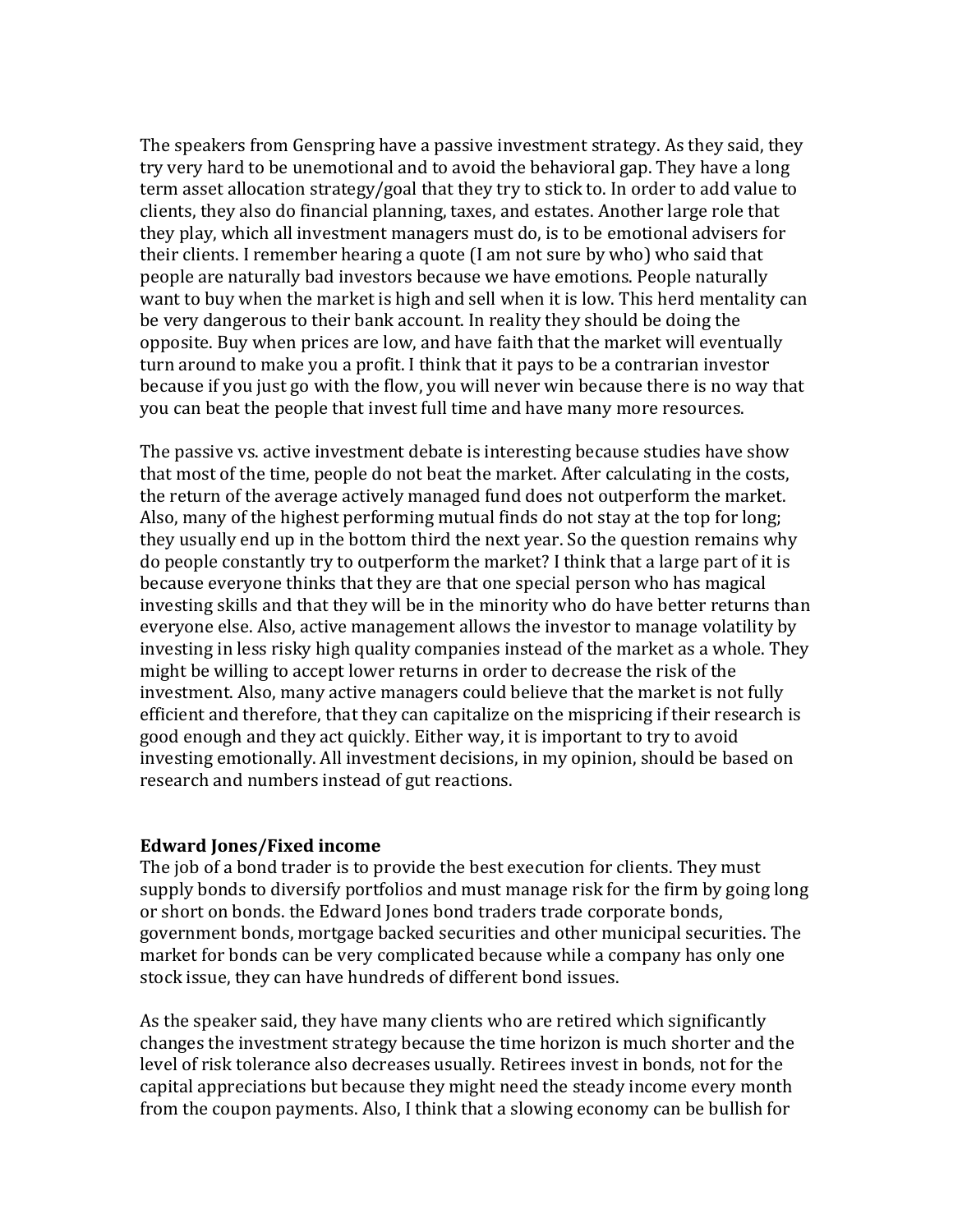bonds because people tend to have a herd mentality. If the stock market goes down, people have a tendency to flee to safety, which makes them turn to bonds. This high demand and limited supply drive up the price and drive interest rates down. Of course, just as stock, bonds are also subject to risk. For example, there is risk that the cash flows that are promised will not turn out the way they should because of default risk, and can be subject to payment contingencies. Also the yields fluctuate and are subject to changes in the interest rates.

#### **Speaker Don Seely**

Doing the DCF assignment for a financial firm was difficult because all companies have financial statements that are slightly different. That is why this lecture was very helpful. It was helpful to be told what to look for and where to find it when evaluating a company. There are a lot of ways for a company to, not necessarily change earnings, but to make the results look different than they actually are. So, as Don Seely said, it is very important to go to the actual source of the information and to look at things such as inorganic v. organic growth, the impact of foreign exchange, and sustainable tax rates. Knowing what to look for can help you see if a company is trying to smooth their earnings or if they are reporting increases in revenue that, in reality, are just a result of selling off a subsidiary and not actually because their core business is doing well and increasing its sales volume.

He was right that our generation is used to getting information instantly so we have developed a "grab and go culture". One of the reasons for it is, again, that digging deep into the 10K and 10Qs is very time consuming, because sometimes it seems like the most relevant information is hidden in the most unassuming places. But sometimes, we turn to the yahoo finances, and wsj.com because the actual 10K is impossible to decipher. For example, JPM does not classify accounts receivable and accounts payable as separate line items on the balance sheet. Instead, they created a category that is called, "Accounts payable, accrued expense and other liabilities" which makes it difficult to separate out these items to calculate net working capital. Also, valuing a financial firm is difficult because they don't have a cost of goods sold, and you have to figure out where to put interest income and payments since loans and checkable deposits are a significant portion of their business. But Don Seely's lecture was very helpful to get a general look of what to search for in financial statements and I guess the best way to get to the point where your valuations are precise and accurate is just to spend lots and lots of time looking at different firms to get a feel for what they do and how and what everything means. Practice makes perfect.

**Speaker: Peter Brimm Stockpicking as a Career**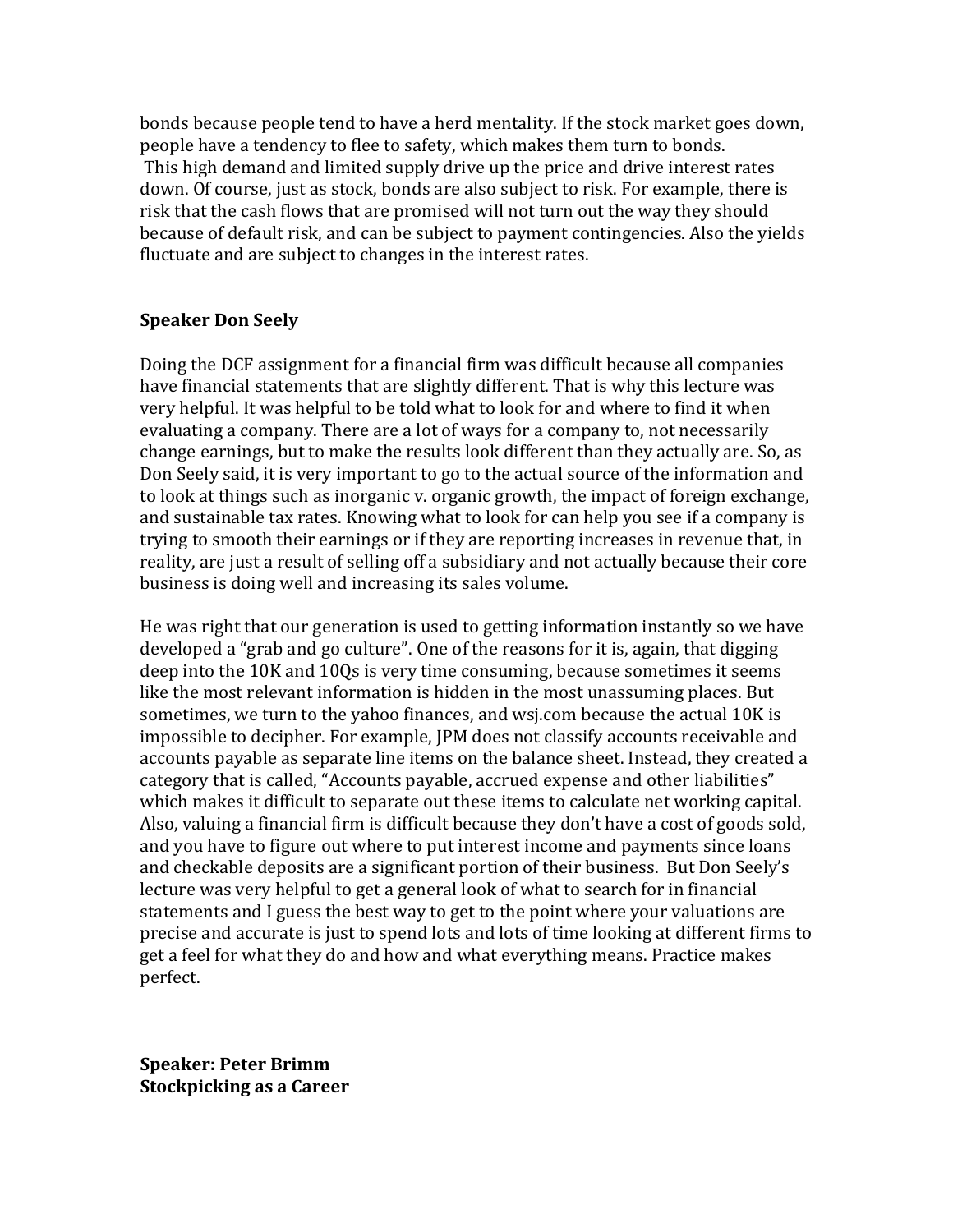The are many different types of investment and money management firms. The trick to being successful is to find one that fits your investment style and skills. For example, you can be a stock picker at a private equity firm that has long time horizons and very diversified asset classes. You can also work for a Pension plan or a endowment if you do not mind the bureaucracy. The other side of the spectrum is hedge funds that really don't have restrictions at all.

According to Peter Brimm, the most important part of a stock pickers job is research. He spends weeks researching each company that he is considering investing in. He uses the ICSSEM acronym, which stands for Industry, Company, Sell Side, External, and Management.

You have to have a deep understanding of the different parts of the industry that the company operates in. This entails knowing the fundamental drivers of the value chain, the industry's macro perspective, growth of sales, and what kinds of margins do firms have.

You also have to know everything there is to know about the actual company that you are thinking of investing in. You should read the last 2 10Ks and last 6 10Q fillings along with all conference call transcripts and press releases. In addition it is important to analyze changes in balance sheet and income statement accounts as well as sales and profit growth going back 3-5 years. Once you have a better understanding of the inner workings of the company, you can create a discounted cash flow model. You should have a reason for each assumption that you make in the model. The discounted cash flow model should not go out more than 4 years because the future is too uncertain to put that much weight on it in your model.

When researching a stock, it is also important to talk to sell side analysts. This most likely will not yield much new information, but it will clue you into potential catalysts for the stock. Another valuable source of information can be old customers or suppliers of the firm. These people are restricted from telling you too much however, because of regulation FD. The same goes for the management of the company.

One of the most important parts of researching a stock is to acknowledge that you don't know everything. You have to question every input that you put into your dcf model and be willing to change your mind.

#### **"The Big Short"**

"The Big Short" By Michael Lewis is a very interesting book that explains the Financial Crisis of 2008 in a understandable and concise way. The bond was invented in the 1980's and every since, investment banks like Goldman Sachs, Merrill Lynch, and JP Morgan have been innovating and creating financial instruments that have bond-like qualities. Mortgage backed securities are one type of these financial derivatives.

In the early 2000s, lax lending standards and misplaced incentives led to the fact that anyone could get a home loan without having to prove that they had the resources to pay it back. Banks made money from the underwriting fees associated with the loans; they then sold off most of the loans to investment banks. Therefore they had little incentive to make sure that they were making safe loans because they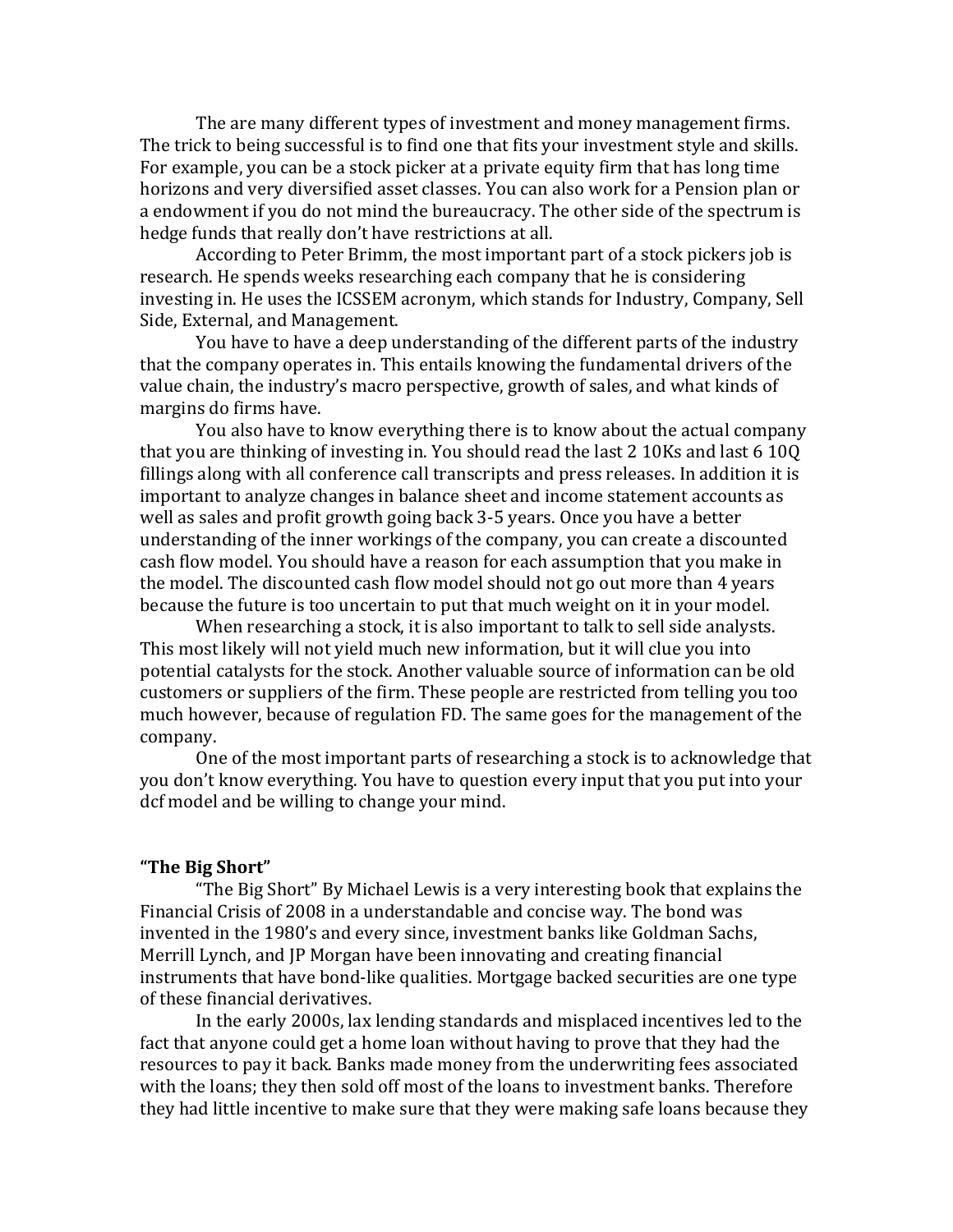carried none of the default risk. The investment banks then created mortgage bond by pooling thousands of home mortgages and packaging the income streams into something that could be bought and sold like bonds. Wall street structured these mortgages into stacked layers called tranches- the lowest tranches represented the riskiest loans and had a higher payoff while the highest tranches were rated triple A and thought to have no risk of default

However, there is an inherent conflict between rating agencies like Standard and Poor's or Fitch because Wall Street pays these firms to rate their financial products. In an effort to squeeze even more profit from the mortgage market, Wall Street firms created the Collateralized Debt Obligation (CDO). A CDO is a package of the lowest tranches of hundreds of different mortgage bonds. They argues that because the CDO had pieces of mortgages from all over the country they were virtually risk free because there was little to no chance of all of the homeowners defaulting on their loans at once.

A few investors, such as Mike Burry, saw that this real estate bubble was not sustainable and convinced banks to sell him insurance against CDO. This was the beginning of the Credit Default Swap. These CDSs were issued by AIG. Wall Street firms saw a way to make even more money and started selling credit default swaps as well. Therefore, they were exposed from two sides- the banks had CDOs to sell and were also liable for credit default swaps.

As housing prices started dropping and people started defaulting on loans (many loans had a low teaser rate for a few years and then a higher fixed rate kicked in that people could not pay), the investment banks started to suffer losses. Since the system was so interconnected, panic was triggered in the markets. Lehman Brothers was allowed to fail and commercial lending dried up. The government helped bail out AIG and started looking at possible regulation of investment firms and the market to prevent another financial crisis in the future.

#### **Bob's Lecture on Performance Attribution**

An important part of a portfolio manager's job is performance attribution. In other words, a manger must be able to quantify how much value he or she added during a given time period. There are two main ways to do this: sector selection and factor attribution. Sector selection is empirically simpler because it breaks returns into two categories: sector weights and security selection. It is important to note that security selection is portfolio weighted because the security returns are multiplied by the weight that the security has in the portfolio. In a way, this penalizes stock pickers for poor portfolio weights because even if a security has an amazing return, it will not contribute much to the overall return of the portfolio if the sector that it is in is underweighted.

Factor attribution approaches performance attribution differently. It decomposes return into "market factors". This gives you more flexibility because can look at how things such as beta, size, and other factors. This requires that you have the relevant data for all of the securities, which can be difficult to obtain. Also, market factor returns are not directly observable. Finally, as with other types of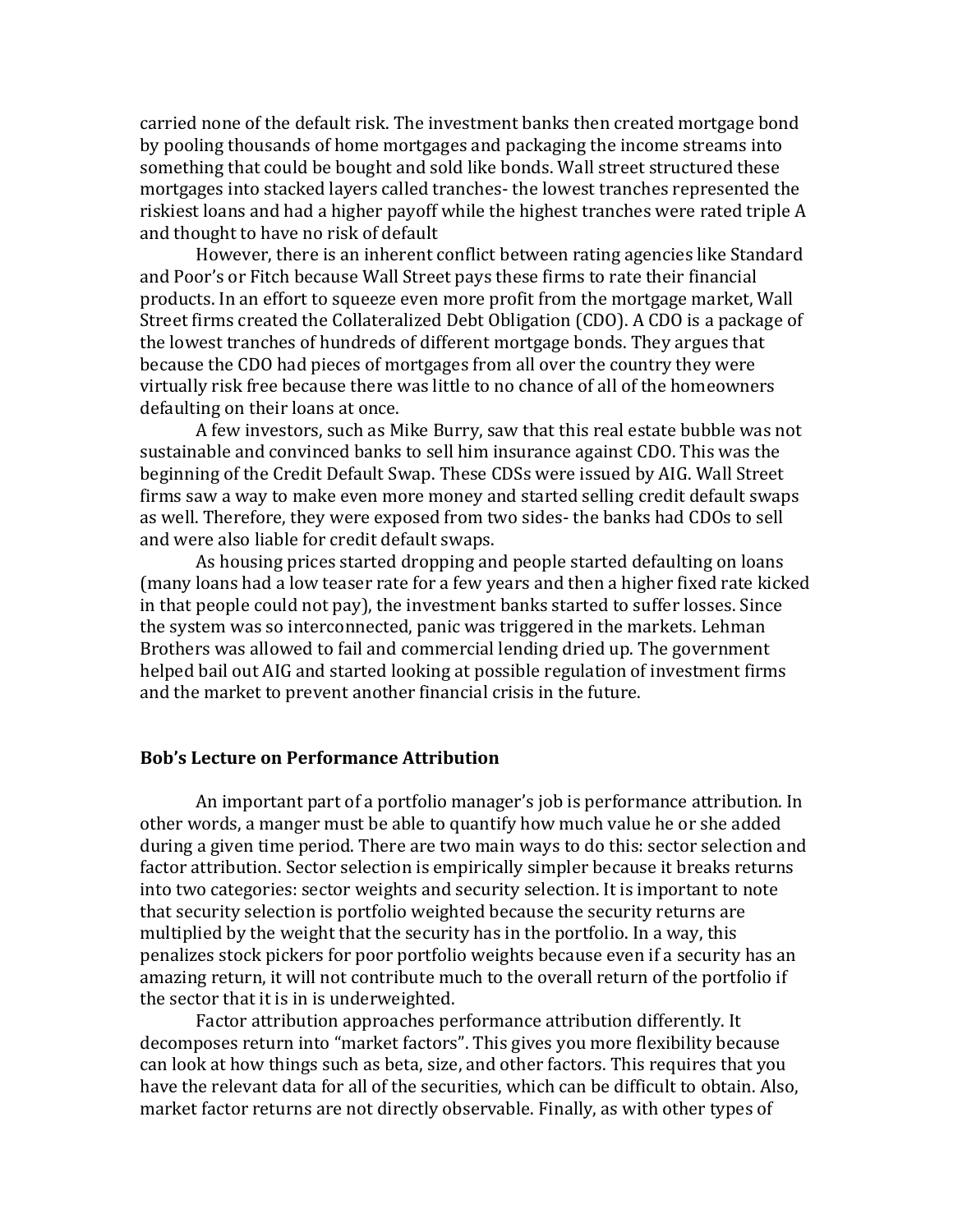financial modeling, the answer is only as good as the model. If you build a model that does not correctly capture these factors, the performance attribution analysis will be skewed.

Sector selection is much more intuitive than factor attribution. The only data that you need to input are the weights and returns for the securities, which is easy to obtain. Because of these factors, sector selection is the method that is most commonly used.

In summary, performance attribution determines which investment decisions worked and which ones did not. It allows the manager to learn from his or her mistakes in order to avoid using the same effective strategy in the future.

#### **Greek Debt Restructuring**

The Greek debt restructuring was the largest restructuring in history. The intention was that it is better to take a loss now than to chance and even bigger losses sometime in the future. The restructuring buys time for Greece to start fixing its economy while clearing the way for a new flow of bailout funds. 85.8% of privatesector investors committed to swapping their bonds for new ones with less than half of the original value. If more than half of the bondholders had not agreed to the deal, the collective action clauses would have triggered a bond default.

The Greek debt crisis started in 2009 when the government revealed that the budget deficit would be higher than previously estimated and would hit 12% of GDP. This triggered a downgrade in the countries credit rating. A few months later the Greek government announced an austerity plan that would comprise of higher taxes, a cap on civil servant's pay, and a freeze on pensions. The Greek citizens were not in favor of these strict measures and protested the government's actions heavily. European leaders agreed to give Greece a bailout package because letting it default would severely cripple the economies of other countries. At the beginning of 2012, the Eurozone leaders agreed on more measures designed to help the European economies.

#### **Bob's Fixed Security Valuation and Fixed Income Portfolio Strategy**

Fixed Income is an important part of a portfolio. It mitigates risk and provides diversification. A fixed income instrument provides regular payments in the form of coupons. Some common examples of fixed income instruments are treasury bonds, treasury bills, corporate bonds, mortgage backed securities, commercial paper, and private placements. Fixed income securities are less risky than equities, and at times, can have higher returns than stocks. Of course, bonds are not completely risk free. They are subject to default risk , payment contingencies (if they are callable), yields are subject to changes in interest rates and spreads, and changes in volatility.

Duration is the negative of the change in price for a unit change in yield, as a fraction of price. It is the weighted average of the times until the fixed cash flows are received. Duration measures the bond's price sensitivity to yield. In periods, of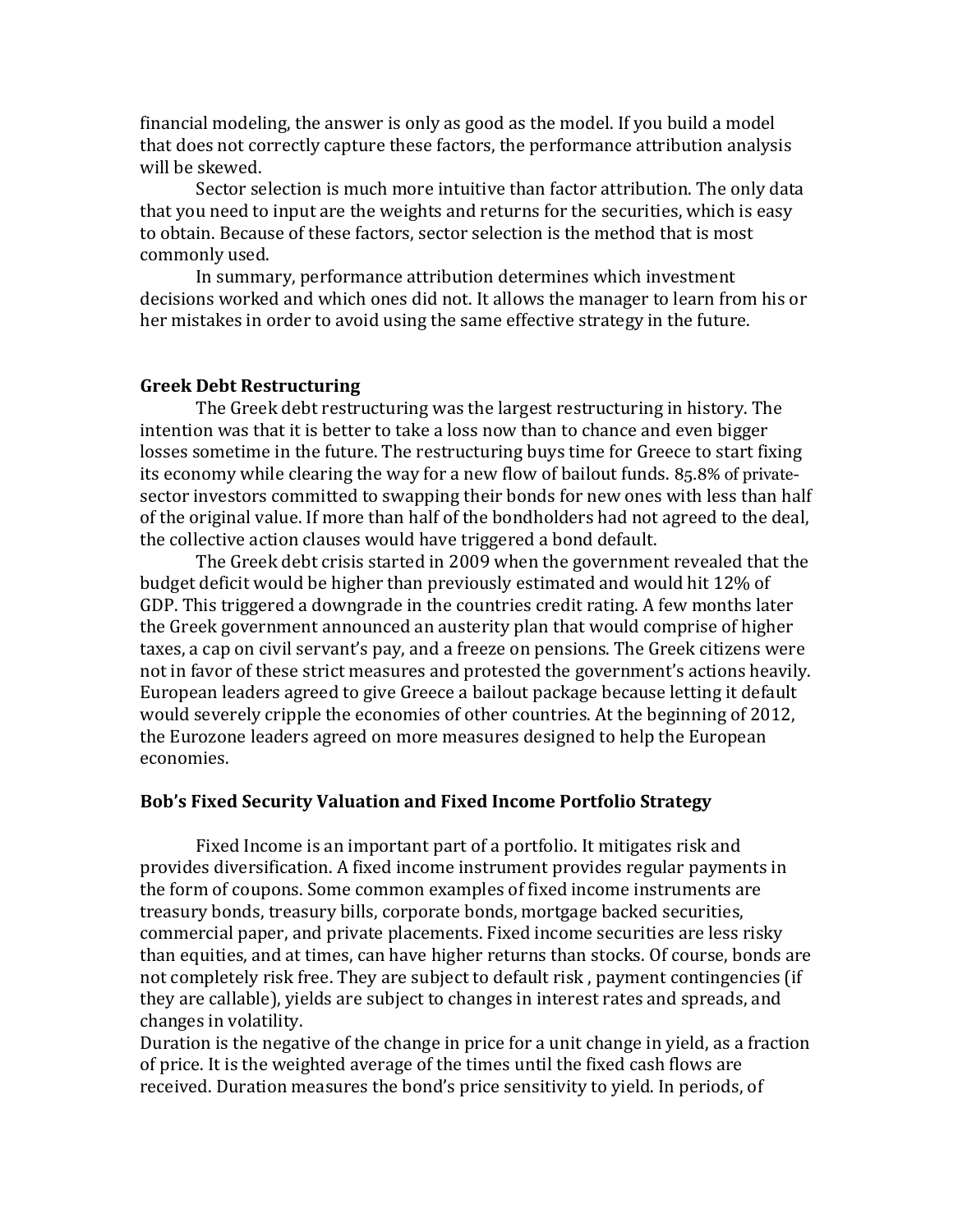rising interest rates, it is better to shorten the duration of the portfolio. This is the strategy that we currently employ.

Duration of a bond changes as coupon payments are paid to the bondholder. This is because after the coupon, that amount is no longer on the timeline. Other than time and payment of coupons, there are other factors that affect a bonds duration. The coupon rate and its yield. Bonds with high coupon rates and, in turn, high yields will tend to have lower durations than bonds that pay low coupon rates or offer low yields. This makes sense, because when a bond pays a higher coupon rate or has a high yield, the holder of the security receives repayment for the security at a faster rate.

#### **Speaker: Don Seely Accounting Topics for Investors**

Companies are often under strong pressure to "adjust" their earnings. This is why accounting fraud play such an important role in business. Especially as markets become calmer and asset classes become less correlated, investors have more opportunity to profit from doing fundamental research.

An investor should not just accept the top line, GAAP reported, results as always the best representation of a company's earnings. On the other hand adjustments to GAAP reported earnings leave a lot of room for earnings manipulation. Amazon, for example, had a 60 million dollar difference between GAAP and non-GAAP earnings. Companies often take out expenses that they classify as one time or non-recurring. This could be thing such as restructuring expense or amortization of intangibles. However, under SOX, external auditors have to sign off on press releases and file them with the SEC. In addition, investors are devaluing companies that they feel abuse adjusted information.

Another issue that investors must be aware of is that accounting abuses are quite common in the business world. Pressure/incentives, opportunity, and attitude/rationalization are often called the fraud triangle because when combined, they can lead to accounting abuses. Even famous companies have, whether intentionally or not, had trouble with their accounting standards. For example, Waste Management understated liabilities, Parmalat had issues with phantom assets, and Sino Forrest lost track of some trees.

In order to prevent such accounting abuses, top management must create a culture of integrity. They must set an exemplary tone at the top and have good oversight.

#### **Mathew Harrison's Lecture on Ethics**

After every big economic event or downturn, a plethora of regulation is created to try to prevent such an event from happening again. For example, after the Great Depression, the Securities Act of 1933 mandated that companies must disclose all relevant information when issuing new securities. The Investment Advisers Act of 1940 created a fiduciary standard that registered investment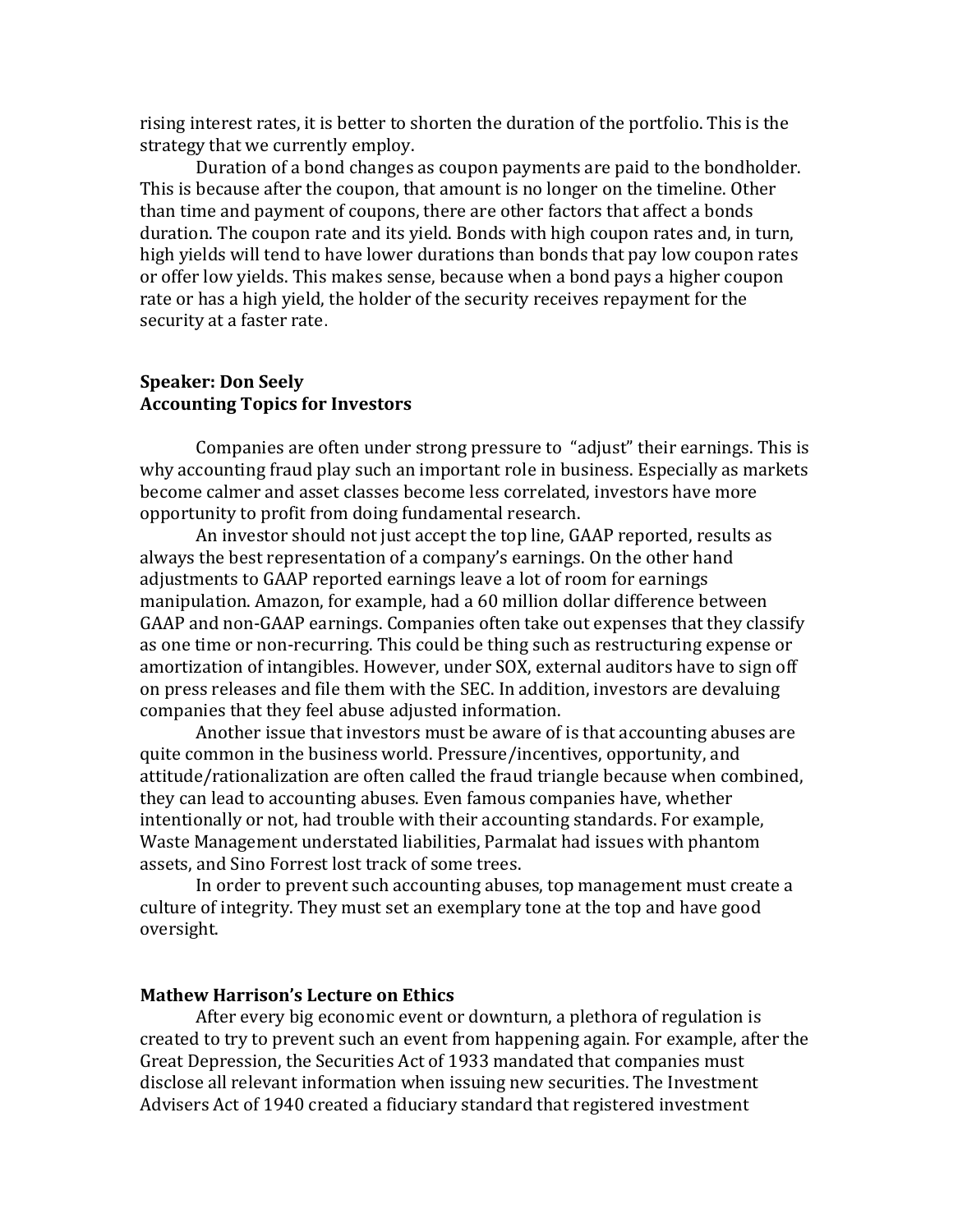advisers and put them at higher standard. They had to put their investment objectives for the clients in writing and were required to put the interests of their clients first.

The Sarbanes Oxley Act was a response to accounting abuses in the early 2000's such as Enron and WorldCom. It enhanced the accounting standards that publically traded companies had to comply with. For example, the top executives have to sign off on financial statements and state that they are correct to the best of their knowledge. Regulation FD mandates that Whenever a company disclose material (would more the stock price) non public info to individuals who may trade on the info, they have to make sure that they announce it publically through news channels. Essentially, if something is accidentally disclosed to select people, they also have to make that information public as soon as possible.

The financial industry is also self-regulated by the CFA institute. The CFA Principles for General Conduct include things such as that managers must act in a professional and ethical manner, must act for the benefit of their clients, must act with independence and objectivity, and must communicate information to their clients in a timely and accurate manner.

#### **Ten Lessons from Steve Leuthold**

Steve Leuthold is an extremely successful and influential investor. He has established a reputation as an industry expert by making predictions about the directions of the markets based in intensive analysis of historical market data. He has compiled a list of ten lessons that he has learned in his long career. For example, he always considers a market crisis as a potential market opportunity. Of course, this approach requires significant cash reserves because although the market will eventually turn around, that might not happen before you are not liquid anymore. In addition, there are times when it is more profitable to invest in bonds as opposed to equities.

A way to avoid behavioral biases and to become a more rational investor, Steve Leuthold suggests that you should establish a set of personal investment objectives or guidelines, making sure to consider your investment weaknesses and to counteract them if possible. Each time you want to change to makeup of the portfolio, you should check that the action is in line with these objectives. Of course, objectives and goals can change over time, so you should revise them about once a year.

Another important lesson from Steve Leuthold is that "even Microsoft is not forever". This means that buying a portfolio of the hottest and most popular companies in American and then just leaving the portfolio alone for years will not give you superior returns. You cannot assume that just because a company is super profitable right now, it will continue to be innovative and successful in the future. There are many examples of this: Kodak was too slow to respond to the digital camera and now it is almost irrelevant. Avon was huge in the 1990's however, that is not the case anymore.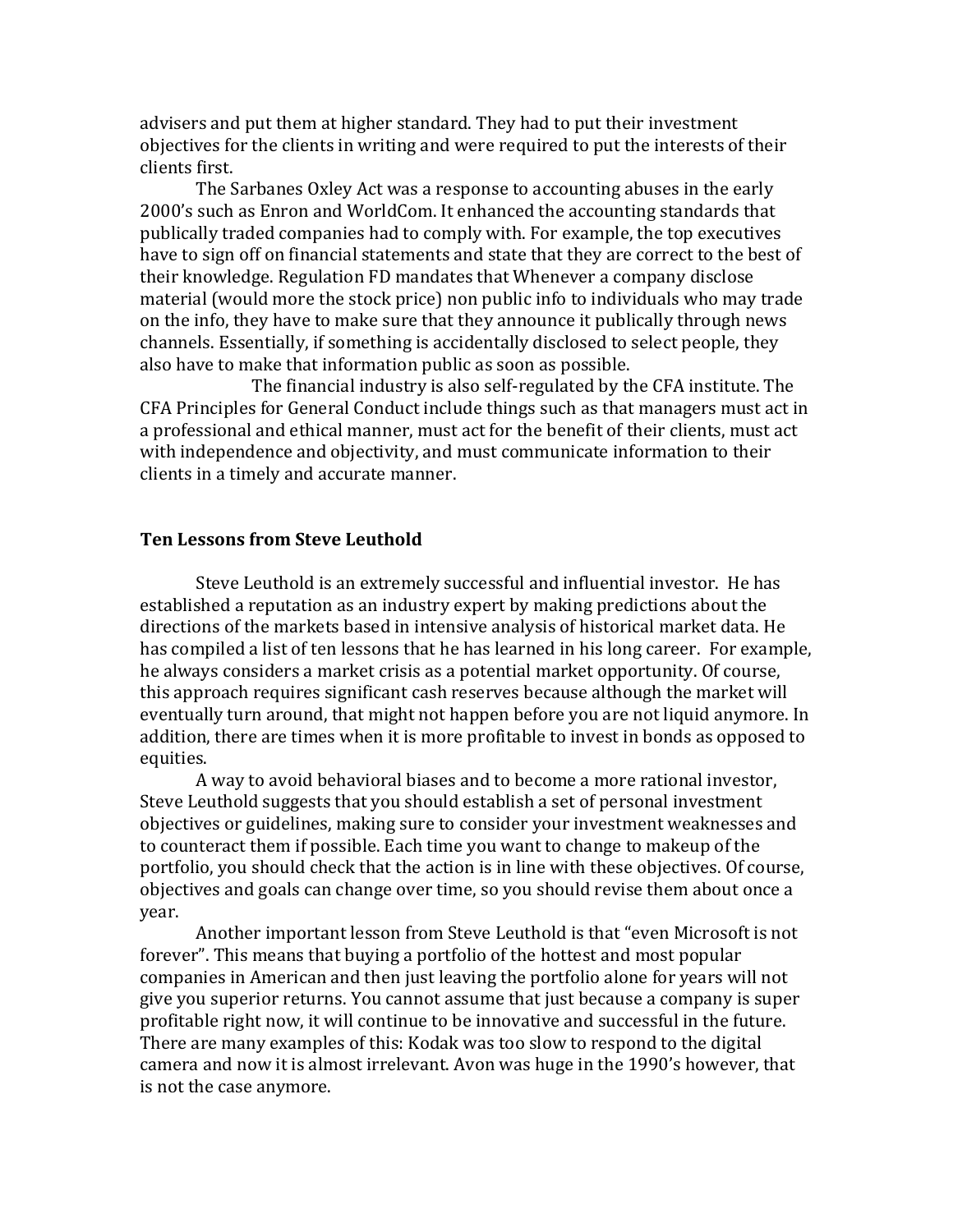#### **Bob's Lecture on Value at Risk**

Value at risk is an important concept in financial risk management. It is especially relevant to financial institutions and dealer firms because they are very highly levered. VaR is defined as the amount that you can loose, given a time horizon and probability. The most common confidence intervals that are used are 99% and 95% and the amount can be expressed as either a percentage of a dollar amount.

The Value at Risk does not tell you anything about the absolute worst-case scenario that can happen but it forces mangers to think critically about the risk that they are taking. There are three different ways to calculate VaR: the variancecovariance approach, historical simulation, and the Monte Carlo Method. The covariance-variance method computes the variance of the returns of a particular stock and uses standard deviation to estimate VaR. A benefit of this approach is that you do not have to assume that returns are normally distributed. The historical simulation method calculates the historical returns of a stock over a specified time horizon and ranks them from smallest to largest. If there are 100 observations, for example and you are calculating the 95% VaR, you have to look at the 5<sup>th</sup> worst observation to get the 95% VaR. The Monte Carlo Method, on the other hand simulates various hypothetical scenarios. Although this does not require historical returns or a normal distribution, it is computationally intensive.

Value at Risk has some negative features. It ignores the magnitude of bad events because it does not take into account the absolute worst returns that can happen. In addition, it does not satisfy the sub-additive property, which means that the risk of a portfolio should be less than the sum of the risk of its components. Var does not have this property. Anther criticism is that it can create a false sense of security because it uses the past to predict the future. Extreme events such as the 2008 financial crisis are so rare that there are very few data points that the VaR analysis can use. However, Value at Risk is nevertheless a useful tool in risk management.

#### **Mathew's Lecture on Behavioral Finance**

Investors do not always behave rationally. Behavioral finance is a field that attempts to explain stock market anomalies and deviations from the Efficient Market Hypothesis by looking at how psychological factors affect a persons investment decisions and market outcomes. The field of behavioral finance considers how people feel about certain investment situations, because, even if they are not fully aware of it, it can influence their decisions.

Some common emotional biases are mental accounting, overconfidence, endowment effect, los aversion, and fear of regret. People naturally frame and define assets as if they belong to different classes, based on the risk that you are willing to take with each "pool" of money. An investment manager can use mental accounting as a tool to present an investment plan to a client but it is important that he or she does not do this because it can distort the asset allocation of a portfolio.

People are naturally overconfident in their own abilities and believe that they are always right. This introduces a bias because they feel as if they have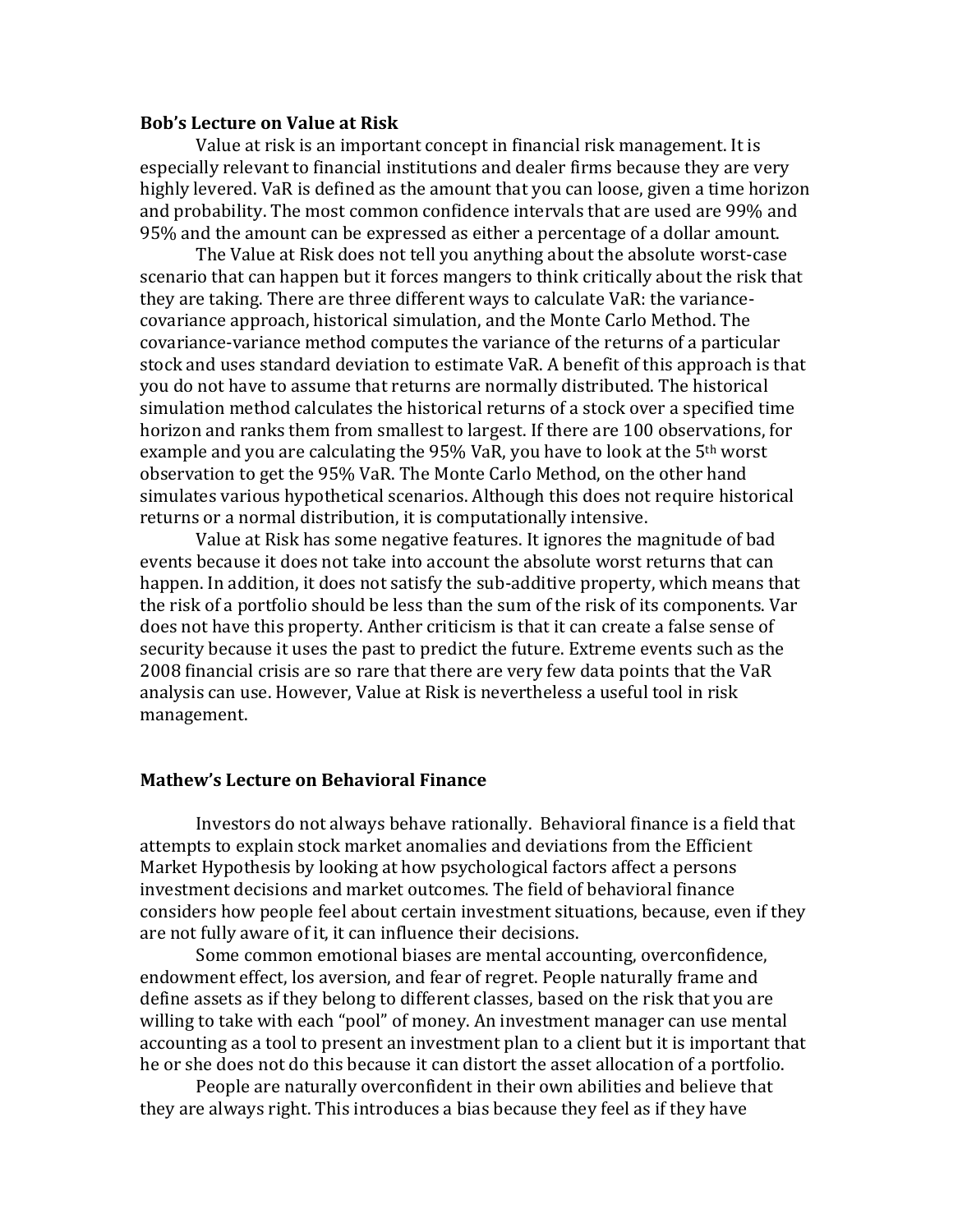superior knowledge and information, which can lead them to take excessive risk. One source of this bias is that people naturally remembers the times when they successes and forget the times that they failed. But the stock market is a zero sum game, so at all times, there have to be just as many investors who are wrong as there are ones that are right.

The endowment effect is another interesting bias. In the process of investing money in a stock, a person must create a convincing investment thesis. Once that investor owns that stock, he or she often delays making investment changes because that would entail that he or she was originally wrong in the assumptions that they made. In addition, people often hold on to losing stocks too long because of this same reason. This is another confirmation bias called fear of regret. Finally, people are willing to take bigger risks if the option is presented in terms of a loss as opposed to in terms of a gain. Psychologists have dubbed this bias as Loss aversion. In investment terms, this causes people to sell a stock after it has had a certain percentage gain but they hold on to a losing stock because you believe that it must come back.

An important step toward avoiding these biases and becoming a more rational investor is being aware of all of these emotional biases. An investor should periodically evaluate all oh his or her holdings to check if they would make the same investment today as they had before. An investor should diversify and play devils advocate and actively seek out research that disagrees with their investment thesis. There is no point to reading something that just restates all of your current opinions. Finally every investor should have an exit strategy to decrease the impact of fear of regret and endowment effect.

#### **Dr. Lamararoux's Lecture on Market Micro Structure**

Trading and market have changed significantly over the last few decades. Markets were much more rigid and trading options were limited. Trading on the NYSE happened through a specialist that stood ready to buy or sell shares when liquidity was low. The theory behind this was that the specialist ahs a responsibility to maintain a stable market by buying when the market was going down in order to mitigate the decrease. However, because all the trading happened at one location buyers and sellers could also find each other and work out a deal. The Nasdaq was a little different. It was (and is) a dealer market. All trades are brokered by a dealer who makes money off of the bid-ask spread.

The market structure of the Nasdaq used to be structured in a way that hurt small retail investors. The spread was fixed at 12.5 cent, but large traders continued to trade on the exchange. This shows that they were treated differently and could trade within the spread so it did not affect them as much. If it had, there would have been pressure for big companies to switch to being listed on the NYSE.

Regulation and innovation have changed the markets. Now, options are listed on all of the options trading sites; the gentleman's agreement that if an options was, for example, listed on the Chicago Board of Trade, it would not be listed anywhere else has been regulated away. In addition, as technology continues to improve, high